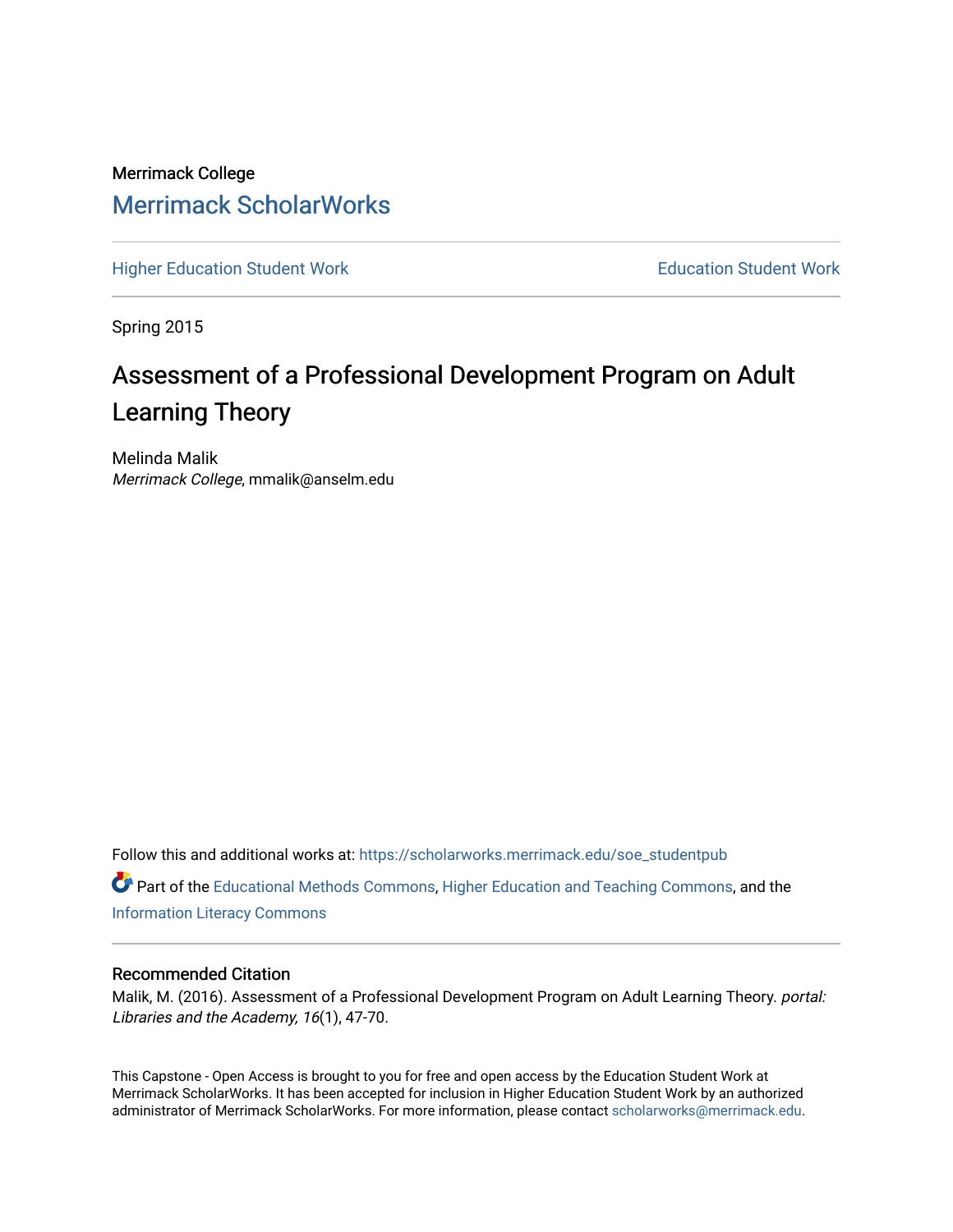

# Assessment of a Professional Development Program on Adult Learning Theory

Melinda Malik

portal: Libraries and the Academy, Volume 16, Number 1, January 2016, pp. 47-70 (Article)

Published by Johns Hopkins University Press DOI: 10.1353/pla.2016.0007



 $\rightarrow$  For additional information about this article https://muse.jhu.edu/article/609810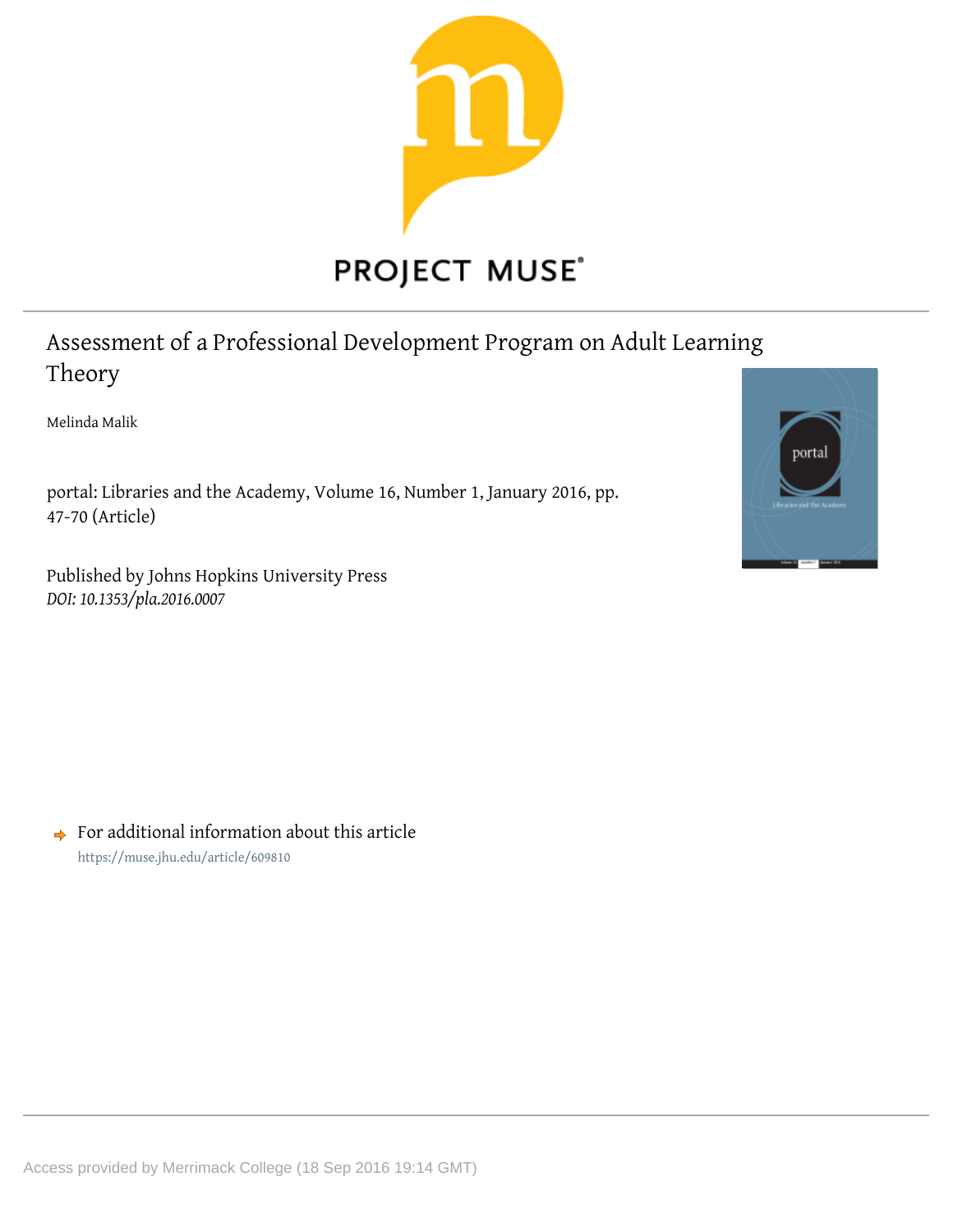

**Melinda Malik**

**abstract:** Librarians at colleges and universities invested in graduate education must understand and incorporate adult learning theories in their reference and instruction interactions with graduate students to more effectively support the students' learning. After participating in a professional development program about adult learning theory, librarians in this study reported that, in many ways, they already employed teaching and learning strategies grounded in one or more adult learning theories. They also indicated gaining a greater awareness of student development, enabling them to more successfully tailor their interactions.

## **Introduction**

It is important that librarians in colleges with significant investment in graduate education have a foundational understanding of adult learning theory to adequately support graduate students in their academic endeavors. t is important that librarians in colleges with significant investment in graduate education have a foundational understanding of adult learning theory to adequately support graduate students in their academic endeavors. Understanding how adult group library instruction to create more relevant learning opportunities for students.

Scholars and organizations define adults "biologically, psychologically, legally, or socioculturally," depending on their use of the term.1 For example, Gordon Darkenwald and Sharan Merriam state that a student is an adult learner if "the ordinary business of life continues and the role of the student is subordinate to it."2 To study adult learners in higher education, many other scholars use psychological age to define adulthood. When evaluating the information-seeking behaviors of students in a graduate social work program, Lizah Ismail identified adult learners as students over the age of 25.<sup>3</sup> After reviewing the literature, Marieluise Frei Raven and Ronald Jimmerson determined that, along with age, adult learners also "carry out adult responsibilities in addition to being a student."<sup>4</sup> For this study, all students enrolled in a graduate program were

*portal: Libraries and the Academy*, Vol. 16, No. 1 (2016), pp. 47–70. Copyright © 2015 by Johns Hopkins University Press, Baltimore, MD 21218.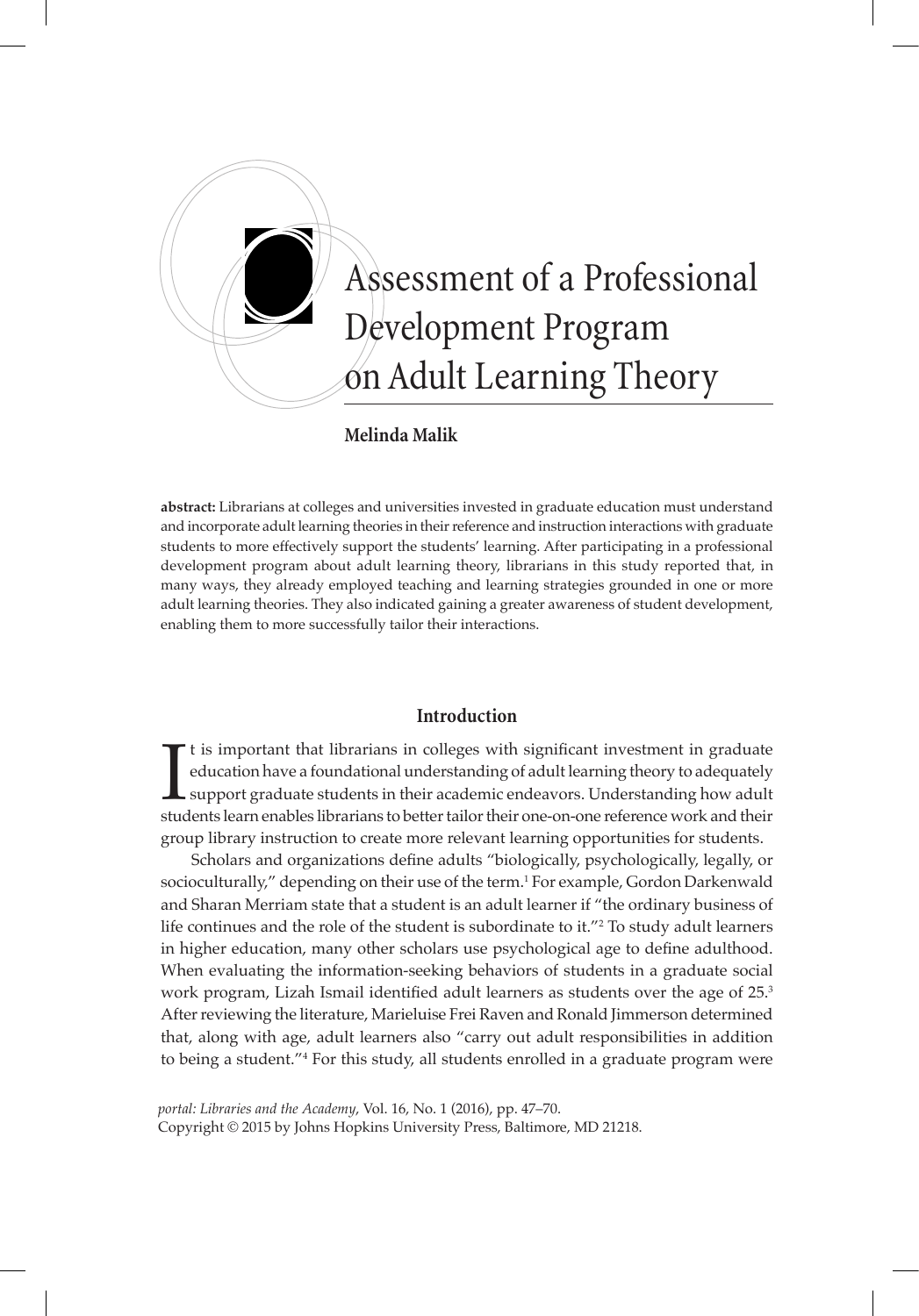considered adult learners because their needs were distinct from those of undergraduate students of traditional age.

The intention of this study was to examine whether participating librarians accustomed to working with undergraduate students believed they would be better equipped to support graduate students after learning more about adult learning theories and models. Through this study, librarians had an opportunity to read about adult learning theories and examine how they might incorporate the theories in the work that they do. The librarians participated in a professional development experience, which is defined by Marilyn Brink, Rachel Vourlas, Lynn Uyan Tran, and Catherine Halversen as the "ongoing learning for and about one's practice that practitioners engage in as they increase their expertise and skills."5

During the program, librarians reflected on their own experiences as adult learners, made connections to one or more theories, and identified how they incorporated adult learning theory into their reference and instruction work with students. Through a qualitative analysis of data in reflective essays gathered before and after the workshops, this investigator hoped to better understand how librarians approached their work with adult learners, as well as provide them with an opportunity to learn how to incorporate adult learning theory into their interactions with graduate students to better support and facilitate student learning.

#### **Literature Review**

There is little research available on the use of adult learning theory in libraries, with only one study exploring adult learning theories in relation to information literacy instruction. Donald Gilstrap surveyed librarians to determine the extent to which they perceived adult learning theories within the Association of College and Research Libraries (ACRL) Information Literacy Competency Standards for Higher Education.6 Adopted in 2000, the Standards serve as the benchmark from which librarians create information literacy programs and assess students' development of information literacy skills. Even though the Standards are grounded in adult learning theories, Gilstrap found that, the more familiar librarians were with the Standards, the more likely they were to use pedagogical approaches when working with students.7

Despite the connection between adult learning theory and the work of reference and instruction librarians, much of the library research on graduate students and adult learners focused on their experiences using library services and resources rather than exploring how they learn. The overarching themes within this body of literature were the need for libraries and librarians to support adult learners and the methods of doing so.<sup>8</sup> Other studies examined graduate student or adult learner needs,<sup>9</sup> measured satisfaction and quality of services,<sup>10</sup> evaluated library research and information literacy programs and workshops,<sup>11</sup> and sought to understand the graduate or adult learner's experience and behavior, including help-seeking and library anxiety.<sup>12</sup> Additional literature, while not research studies, identified practical uses of adult learning theories when working with adult learners in libraries, predominantly Malcolm Knowles's assumptions of andragogy.13 Knowles, a leader in the field of adult education, helped spread the theory of andragogy—that is, how adults learn—in the United States.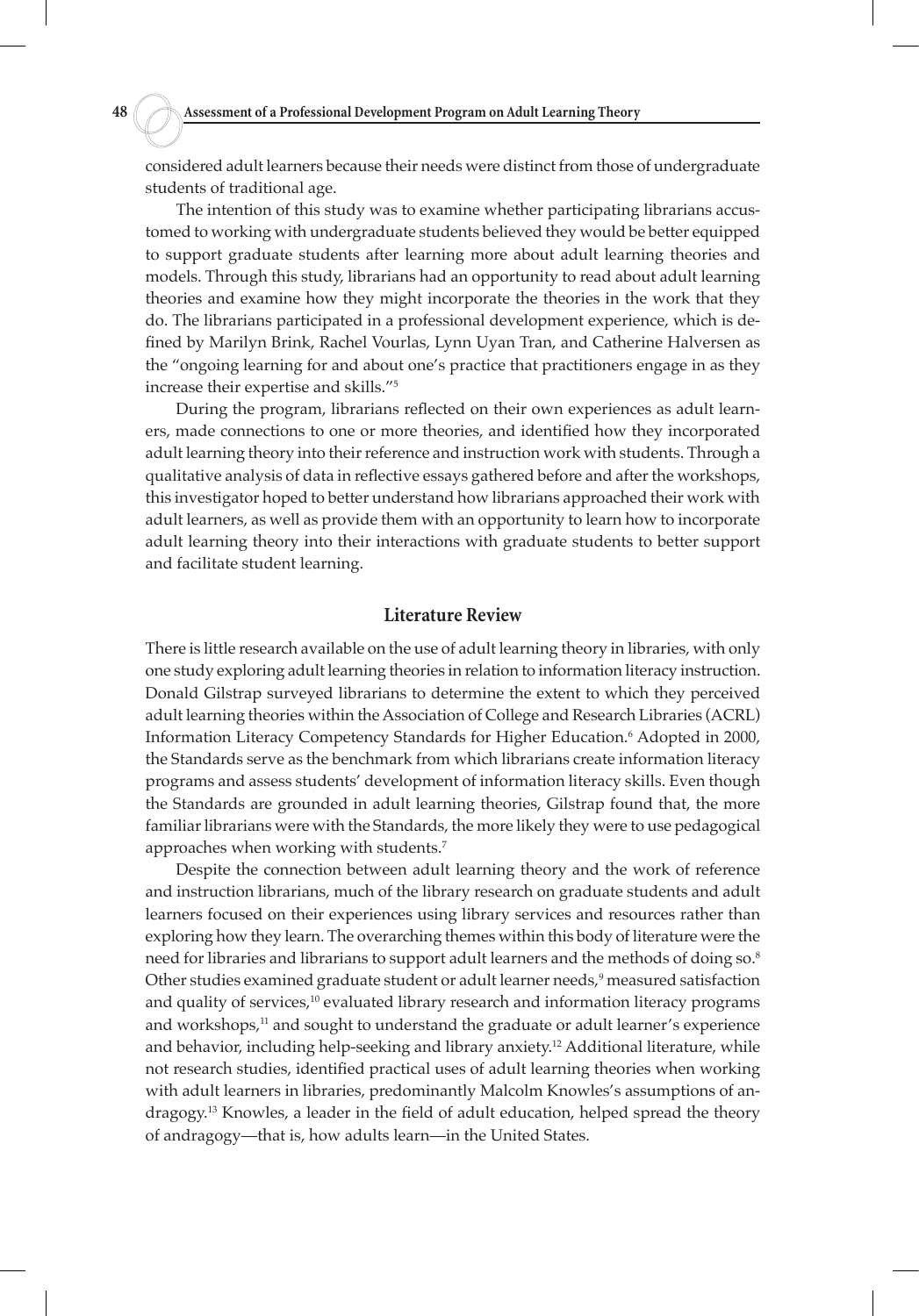There are hundreds of adult learning models and theories that have been developed in the fields of psychology, sociology, and education. Knowles made popular the concept of andragogy with a set of six assumptions about adult learning distinct from that of pedagogy—how all people, but especially children, learn:

- (1) As a person matures, his or her self-concept moves from that of a dependent personality toward one of a self-directing human being.
- (2) An adult accumulates a grown reservoir of experience, which is a rich resource for learning.
- (3) The readiness of an adult to learn is closely related to the developmental tasks of his or her social role.
- (4) There is a change in time perspective as people mature—from future application of knowledge to immediacy of application. Thus, an adult is more problemcentered than subject-centered in learning.
- (5) The most potent motivations are internal rather than external.
- (6) Adults need to know why they need to learn something.14

While much of the library literature on adult learning theory has focused on andragogy specifically, other theories, such as transformational and narrative learning, are relevant to academic librarians as well.

Transformational learning may be defined as learning that results in a change in how we see ourselves. It is "learning that transforms problematic frames of reference to make them more inclusive, discriminating, reflective, open, and emotionally able to change."15 Jack Mezirow, an American sociologist, is credited with originating the theory of transformative learning after his wife returned to college in middle age. According to Sharan Merriam, Rosemary Caffarella, and Lisa Baumgartner, Mezirow's ten-step transformational learning process is comprised of four parts, "experience, critical reflection, reflective discourse, and action."<sup>16</sup>

Over the years, Mezirow and other theorists expanded upon and refined his theory of transformational learning to include the ideas of "habits of mind" and "disorient-

ing dilemma." Habits of mind are "set[s] of assumptions—broad, generalized, orienting predispositions that act as a filter for interpreting the meaning of experience."17 Transformational learning occurs when habits of mind are re-formed. This often happens as the result of a disorienting dilemma, "a particular life event or life experience . . . that a person experiences as a crisis."18 The dilemma initiates a transformative learning process, whereby the learner makes life-changing new meaning of the event. Librarians can facilitate transforma-

**Librarians can facilitate transformational learning experiences with students by giving them a disorienting dilemma, such as a research question or informational problem that is difficult to answer.**

tional learning experiences with students by giving them a disorienting dilemma, such as a research question or informational problem that is difficult to answer. Through the process of searching for an answer, the students learn new ways of conducting library research and evaluating and understanding their findings so that their habits of mind may be re-formed.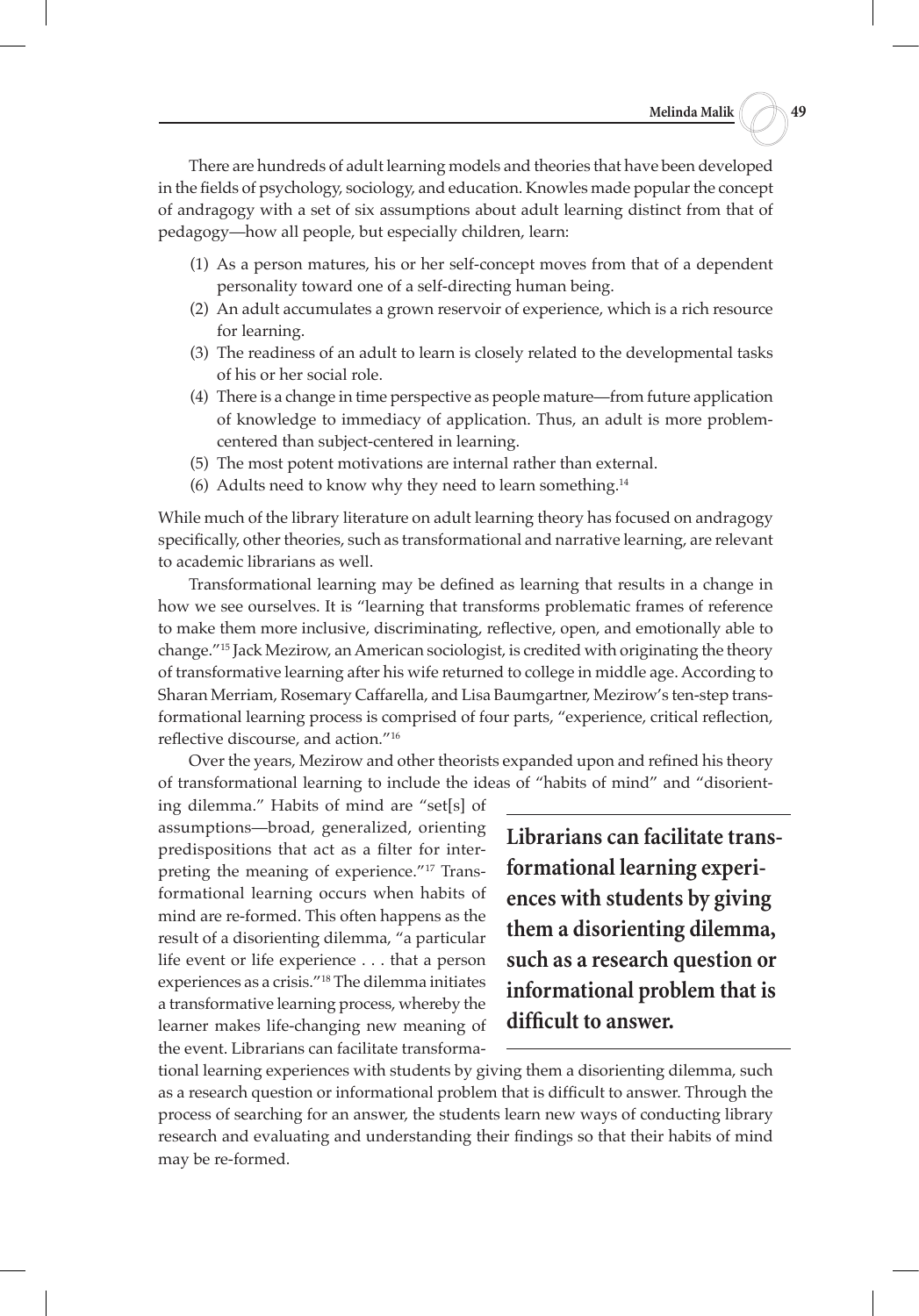Narrative learning, a strategy commonly used in teaching, is "how we craft our sense of self, our identity" and is closely tied to adults' experiences.<sup>19</sup> Narrative learning is a constructivist approach, meaning that learners construct their own understanding and knowledge of the world by experiencing things and reflecting on those experiences. Narrative learning allows for individuals to make meaning of their experiences through hearing, telling, and recognizing stories.20 M. Carolyn Clark and Marsha Rossiter posited that narrative learning works effectively through journal writing, autobiographical writing, and case studies.21 Jaclyn Devine, Todd Quinn, and Paulita Aguilar explored the effectiveness of narrative as a teaching method with adult learners in library instruction in their exposition of the use of macro- and micro-narratives. As they explain, "Macronarratives are stories that are common across many cultures and contain universal themes and lessons. Micro-narratives are stories that are uniquely relevant to the members of a particular group."22 Providing specific examples of instructional scenarios, the authors demonstrated how "learning through stories encourages interaction and active listening, build[s] respect, collaboration . . . and allows people to relate" to their own experiences.<sup>23</sup> Incorporating students' own experiences through narratives or stories helps engage them in the learning process by providing them a relevant context from which to understand and retain library research concepts and information literacy skill development.

With the numerous barriers to learning and the complexity of experiences that adult learners as graduate students face, it is important that librarians receive training to develop programs and services that meet the students' needs and support their educational goals. Examining academic/research librarian job postings, Russell Hall found that 65 percent of hiring supervisors "stated that instruction skills were required for qualification" for job seekers.<sup>24</sup> Despite expecting job applicants to have teaching skills, supervisors reported that "on-the-job training and observation of other instructors" were the typical "ways that a librarian learns to do instruction."<sup>25</sup>

Dani Brecher and Kevin Michael Klipfel recognized a lack of pedagogical or teacher preparation in library science curricula in their commentary on instruction librarians'

**Employers seek librarians with teaching experience because information literacy is frequently included in library mission statements, and having an understanding of the theory of "how students learn" is required for librarians to help students.**

education.26 They argued that additional training for librarians was necessary for several reasons. For example, "incorporating information literacy instruction into the university curriculum" is often a requirement for reference and instruction librarians. Employers seek librarians with teaching experience because information literacy is frequently included in library mission statements, and having an understanding of the theory of "how students learn" is required for librarians to help students.<sup>27</sup> Several studies support these claims. Theresa Westbrock and Sarah Fabian conducted a survey to "de-

termine how librarians felt about their education and graduate school preparation for the responsibilities of teaching."28 Overwhelmingly, the majority of respondents indicated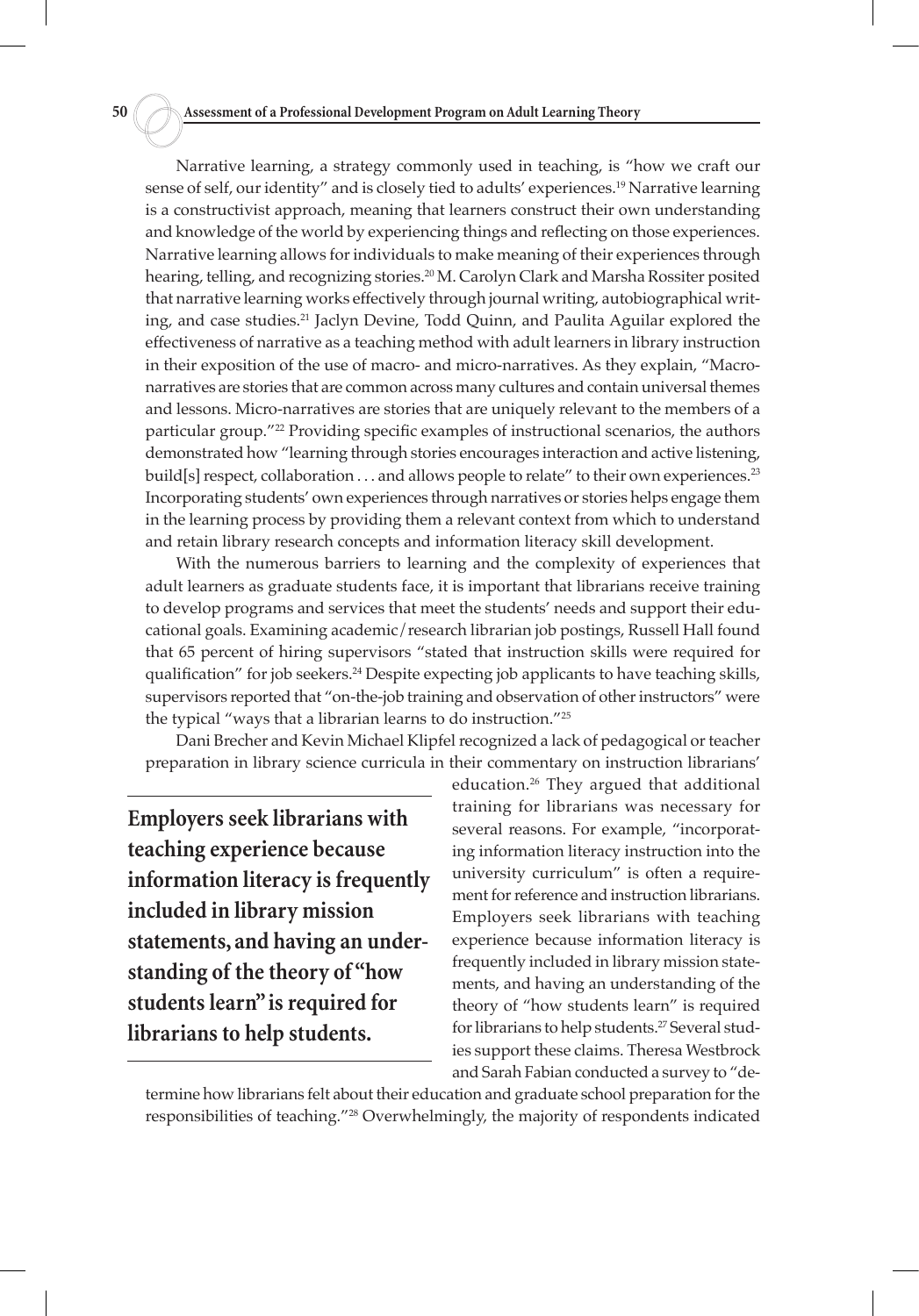that they primarily developed their instruction skills on the job or were self-taught, but they would have preferred to learn the proficiencies through library graduate programs.<sup>29</sup>

Given increased demands for teacher preparedness in academic libraries and librarians' desire to develop their stills while completing their library science training, Claudene Sproles, Anna Marie Johnson, and Leslie Farison evaluated reference course syllabi to determine the extent to which information literacy (IL) was included in courses and whether the courses adhered to ACRL's 2007 Standards and Proficiencies for Instruction Librarians and Coordinators.<sup>30</sup> They found that although "66% of students [were] exposed to the concept of information literacy instruction in a required reference course," this number was low compared to the "high demand information literacy skills have in entry level academic reference jobs."31 Additionally, they determined that, despite all courses including some of the proficiencies for instruction librarians, none of them were comprehensive enough to provide adequate training for librarians who would be responsible for teaching library research and IL classes in their professional work.<sup>32</sup>

With limited formal educational opportunities to study how adult college students learn, librarians are thus required to seek out information on their own. Jana Varlejs surveyed members of the American Library Association (ALA) to examine librarians' self-directed learning activities and behaviors.33 She determined that three-quarters of the librarians surveyed spent "more time learning on their own than they do in formal CE [continuing education]."34 Varlejs also found that, as librarians moved into leadership roles, their learning transitioned from singular, task-oriented functions to ongoing, bigpicture concerns, reflecting a change from formal to informal, self-directed learning.<sup>35</sup>

In conclusion, research exploring the use of adult learning theories and models in libraries to support adult learners or graduate students is scarce. The literature primarily includes expositions and narratives on how to use the theories and their importance in instructional settings. Most research in libraries about adult learners or graduate students focused on their experiences and satisfaction with library resources

**There is a continued need for professional development training of librarians to help them effectively support adult learners.**

and services and their patterns of anxiety and help-seeking. This may not be surprising given that the research indicates a minimal level of teacher preparation in library science graduate programs. As a result, there is a continued need for professional development training of librarians to help them effectively support adult learners.

### **Methodology**

The purpose of the study was to provide librarians with a professional development opportunity to read about adult learning theories and models and examine how they could incorporate adult learning theory in their work with graduate students. Through a professional development program, participants: (1) identified connections between adult learning theories and their own learning experiences; (2) explored applications of adult learning theories in reference and instructional settings; and (3) assessed the value in using adult learning theories when working with graduate students.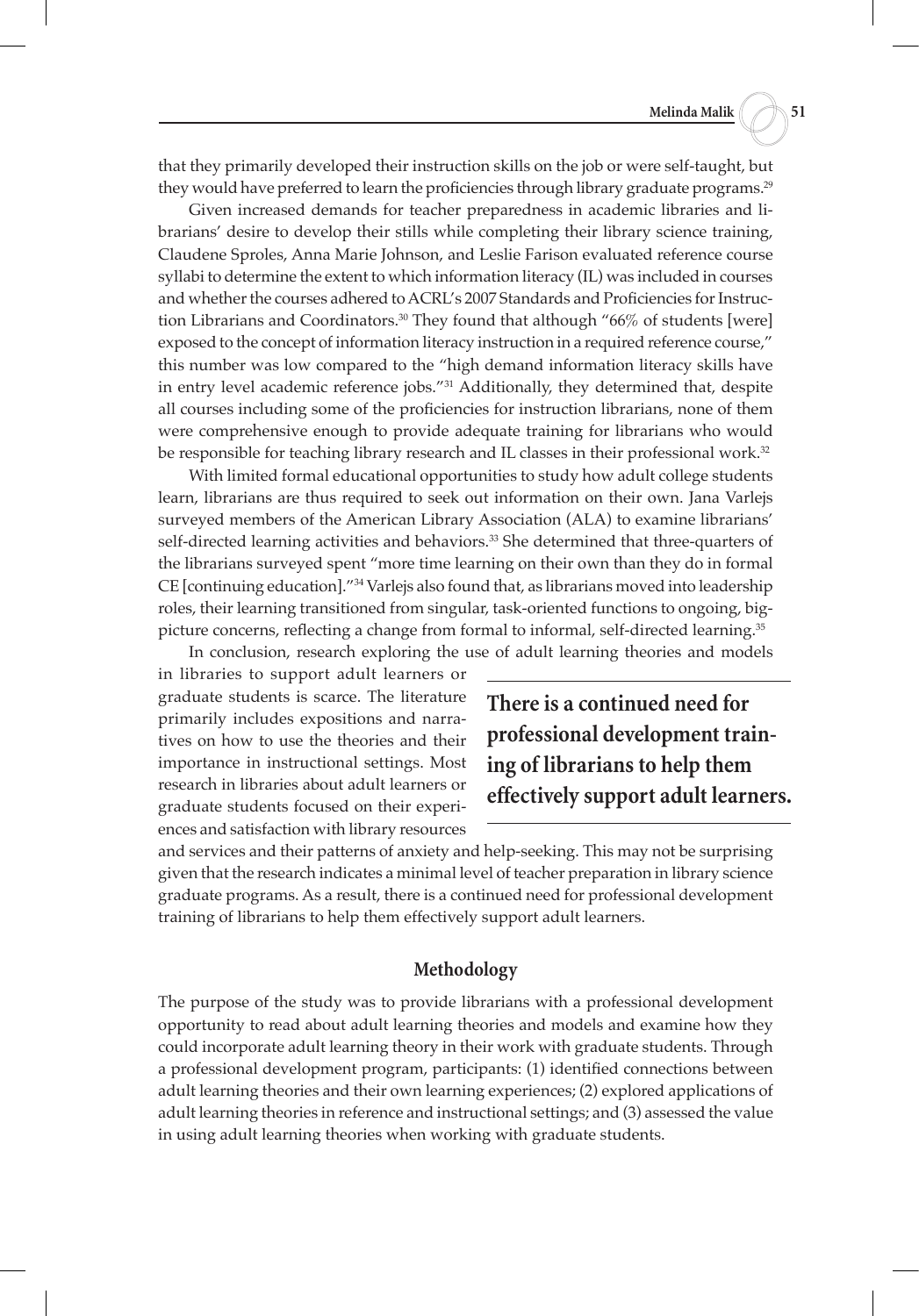The study took place at a small, private, liberal arts college in New England. Participants included any college employee working in the library who had completed a graduate course of study in library science or library and information science from an accredited ALA institution. Individuals who met the population criteria were recruited via e-mail with an invitation to participate in the study. A nonrandom, purposive selection method was used due to the limited number of individuals who met the criteria. All who responded favorably to the recruitment e-mail were invited to participate to allow for maximum participation and as large a sample as possible. The sample of six participants represented a 100 percent response rate; however, two participants dropped out of the study prior to its completion.

There were minimal human subject issues related to this study. The project posed little or no risk to federally defined vulnerable subjects; therefore, no steps were required to minimize such risks. There were no psychological, legal, economic, social, or physical hazards. Participation was voluntary and did not affect the participants' employment at the college.

#### **Theoretical Framework**

The professional development program consisted of providing readings, inviting reflection, and holding two workshops to introduce librarians to adult learning theories and models. For specifics about the program's curriculum, see Appendix A. Merriam, Caffarella, and Baumgartner's *Learning in Adulthood: A Comprehensive Guide* served as the introductory text, specifically the chapters on andragogy and those on self-directed, transformational, experiential, embodied, spiritual, and narrative learning.<sup>36</sup>

The program format was designed to provide participants with an opportunity to experience Mezirow's transformational learning, including experience, reflection, discourse, and action. The foundation of their learning began with the participants' own experiences as learners. In the first workshop activity, participants shared their

**Pre- and post-reflection narratives not only served as the evaluation instrument for the study but also provided an opportunity for participants to think critically about their experiences as learners, their work with graduate students, and the connections they made with adult learning theories.**

own stories of transformational learning, providing them an opportunity to describe their feelings and experiences, a factor important to the learning process as described by Lynda Baloche.<sup>37</sup> Through this narrative, they became more aware of themselves as learners, engaged more fully with the material they read, compared and contrasted their experiences with those of other librarians, and began to form a sense of community with one another. Community is important to creating

climates conducive to learning. Knowles recommended that adults should "feel accepted, respected, and supported," with the facilitator and students having equal roles in the learning experience.<sup>38</sup> According to Patricia Cranton and Chad Hoggan, "If such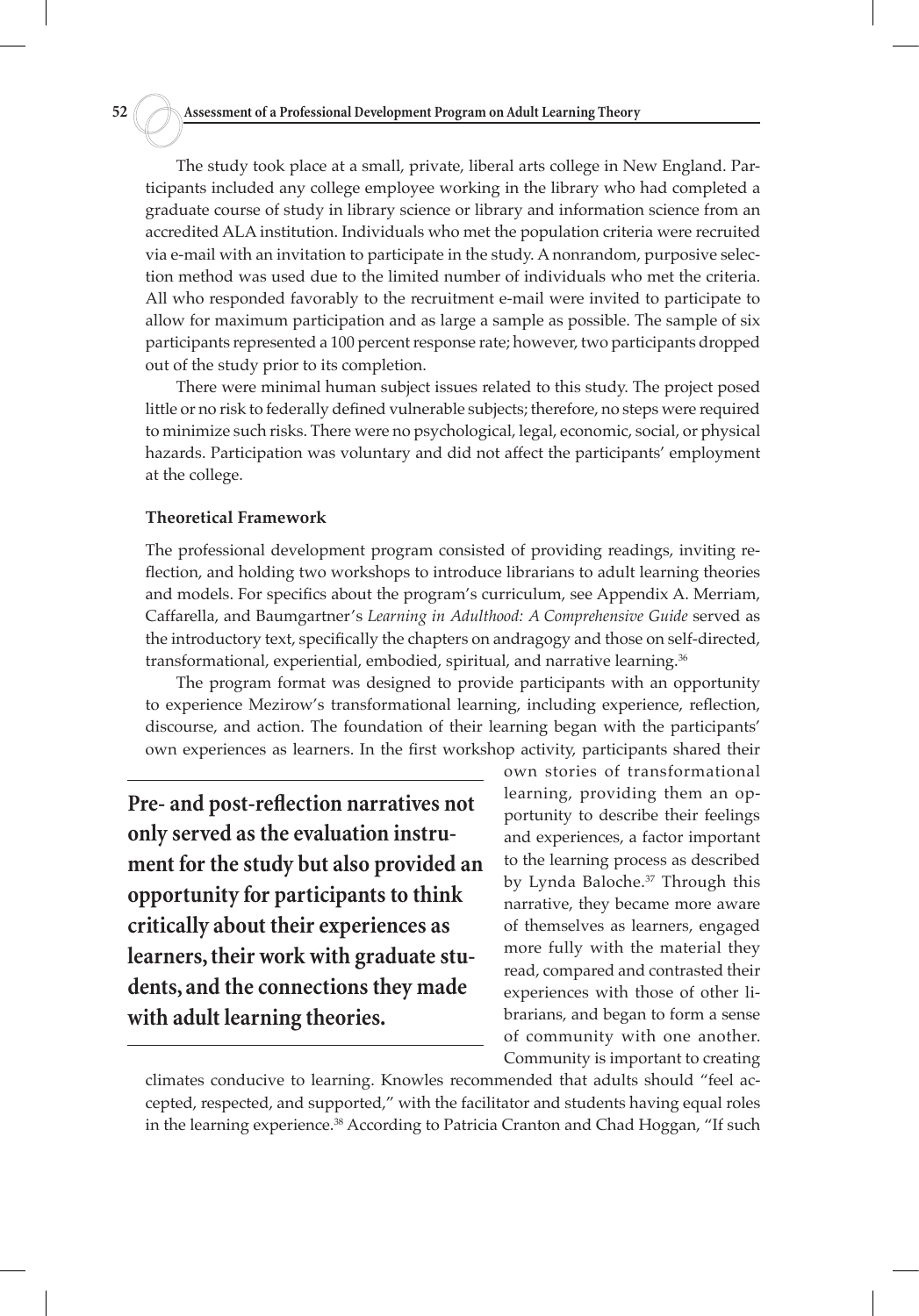elements are present, learners will have the support and the challenge—the safety, the disconfirming experiences, and the invitation to take risks—that can make transformative learning possible."39

Morris Fiddler and Catherine Marineau stated that, for reflection to lead to learning, it must include "questioning and examining assumptions, beliefs, mental models, values, and a host of other qualities that characterize meaning."40 Pre- and post-reflection narratives not only served as the evaluation instrument for the study but also provided an opportunity for participants to think critically about their experiences as learners, their work with graduate students, and the connections they made with adult learning theories.

Employing adult learning theory strategies may be challenging for librarians accustomed to traditional, pedagogical modes of teaching and learning with college students. Terry Müller noted, "As adults recount their experiences, details and meanings emerge. Initially salient aspects of experience may retreat into the background as others become more significant. Eventually, the writers assign greater importance to some aspects of experience than others. This sorting process shapes and reshapes experience."<sup>41</sup> Writing about their experiences and challenges stimulated growth and the making of meaning, as well as helped the librarians identify significant aspects of their experiences. This, in turn, enabled them make connections between the adult learning theories and models and their work with both graduate and undergraduate students.

Reflective discourse provided the librarians an opportunity to achieve clearer meaning. The group work and active learning activities in the workshops helped them engage in dialogue. Theorists have identified several definitions for *dialogue* and *dis-*

*course*. Mezirow defined *discourse* as "dialogue devoted to assessing reasons presented in support of competing interpretations, by critically examining evidence, arguments, and alternative points of view."42 Edward W. Taylor, a professor of adult education at Penn State University in Harrisburg, extended Mezirow's definition by incorporating the transformative learning process through which "dialogue becomes the medium for critical reflection to be put into action, where experience is

**The combination of participants' interactions, new skill development, and reflection allowed the librarians to learn by doing as well as by thinking about doing.** 

reflected upon, assumptions and beliefs are questioned, and habits of mind are ultimately transformed."43 An added benefit of dialogue is that hearing "others' interpretation of one's experiences can stimulate thinking and enrich reflection."44 The combination of participants' interactions, new skill development, and reflection allowed the librarians to learn by doing as well as by thinking about doing.

#### **Data Collection**

Pre- and post-reflective essays, a method of narrative research, summarized the learning outcomes of the study. Qualitative methods, such as narrative, are appropriate within a social constructivist paradigm, which holds that knowledge is constructed and reconstructed through social interactions. Such methods allow researchers to "gain an understanding of the constructions held by people" within a given time and context, such as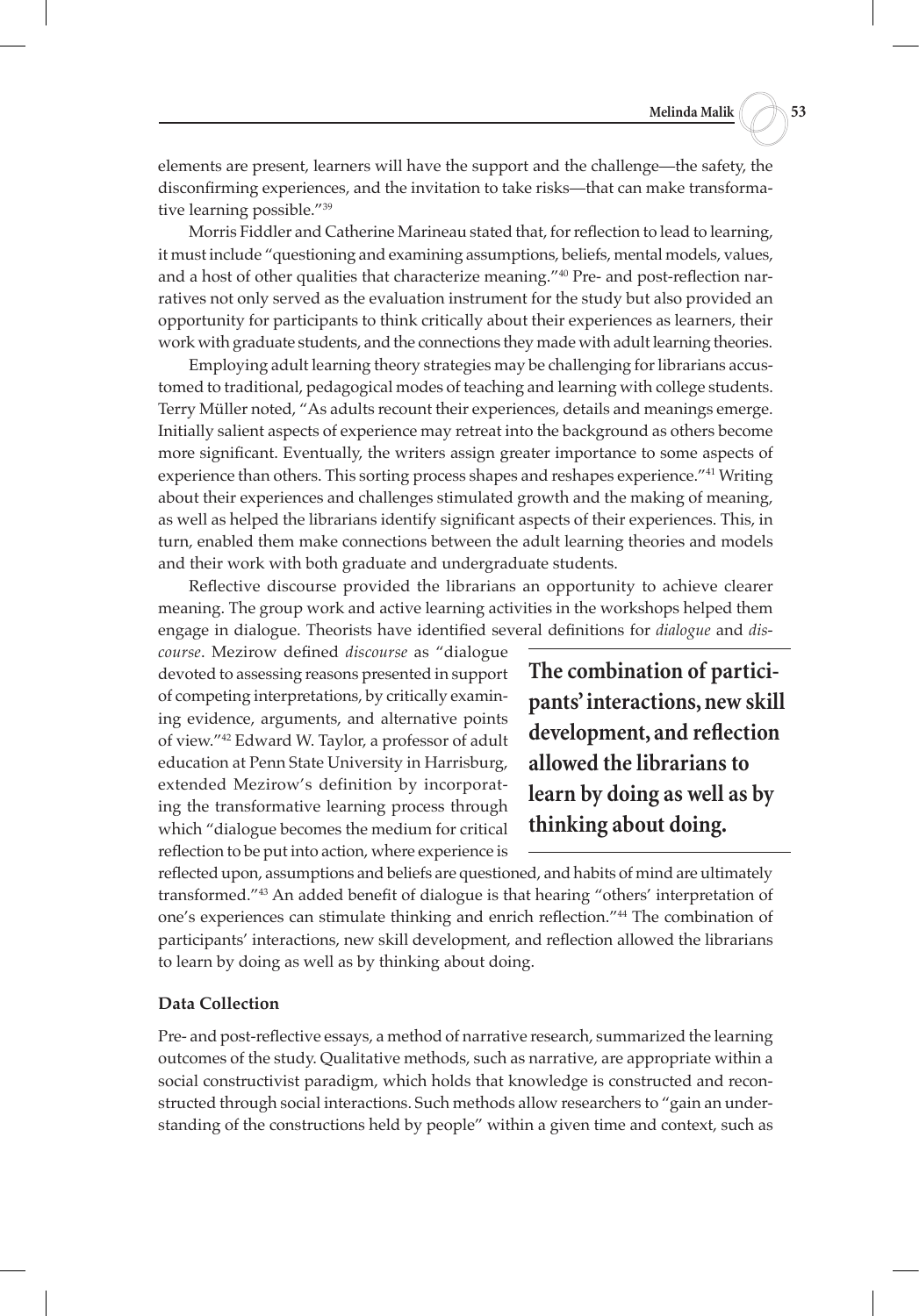the professional development program in this study.<sup>45</sup> The use of qualitative methods also fits within the research question types identified by Michael Patton, specifically that "the focus of the research is on the process, implementation, or development of a program."46

Vivienne Elizabeth proposed participant writing as a form of social science qualitative research in that, through writing, "Language is central to the social construction of social realities."<sup>47</sup> While Elizabeth reported that feminist researchers and psychologists generally used participant writing in therapeutic research, it was chosen as a method of inquiry for this study for "its potential to contribute to productive change."48 This method not only served as the analysis tool for the researcher but also promoted self-reflection, learning, and changed behaviors for the participants. Rather than using free writing, as suggested by Elizabeth, the data collection process was modified to use guided questions to assess participants' understanding of adult learning theories. See Appendix B for the list of guided reflection questions.

Responses to the pre- and post-reflection essays remained confidential and available only to the principal researcher. Participants provided their college identification card barcode for purposes of comparing pre- and post- responses; however, no other identifiable information was collected. The study was not anonymous in that the librarians interacted and learned from one another in the workshops. Trustworthiness, a "criteria for rigor" stipulated by Egon Guba and Yvonne Lincoln within "a framework for ethical practice of qualitative research," was achieved through member checking, also known as respondent validation—that is, soliciting feedback from respondents on the researcher's findings.<sup>49</sup>

#### **Data Analysis**

The written reflection narratives were analyzed using standard practices of qualitative NVivo coding to evaluate the participants' mastery of the professional development program's outcomes and to examine their development over time. The NVivo method of cod-

**The librarians reported that, unbeknownst to them, they were already incorporating strategies grounded in adult learning theories in their work with both graduate and undergraduate students.** 

ing was used to ensure that the librarians' voices were maintained through the data analysis process and to capture behaviors and meaning through "imagery symbols, and metaphors for rich category, theme, and concept development."50 Through this process, the transcripts of each librarian's narratives were evaluated to identify themes and patterns, which were then cross-checked with the responses of others. While learning is rarely linear, there

were discernible differences in the thinking and writing of the participants after the workshops, suggesting that learning and grappling with new concepts demonstrates adult learning theory in action.

#### **Results**

From the analysis of the narratives, two primary themes emerged. The first was that the librarians reported that, unbeknownst to them, they were already incorporating strategies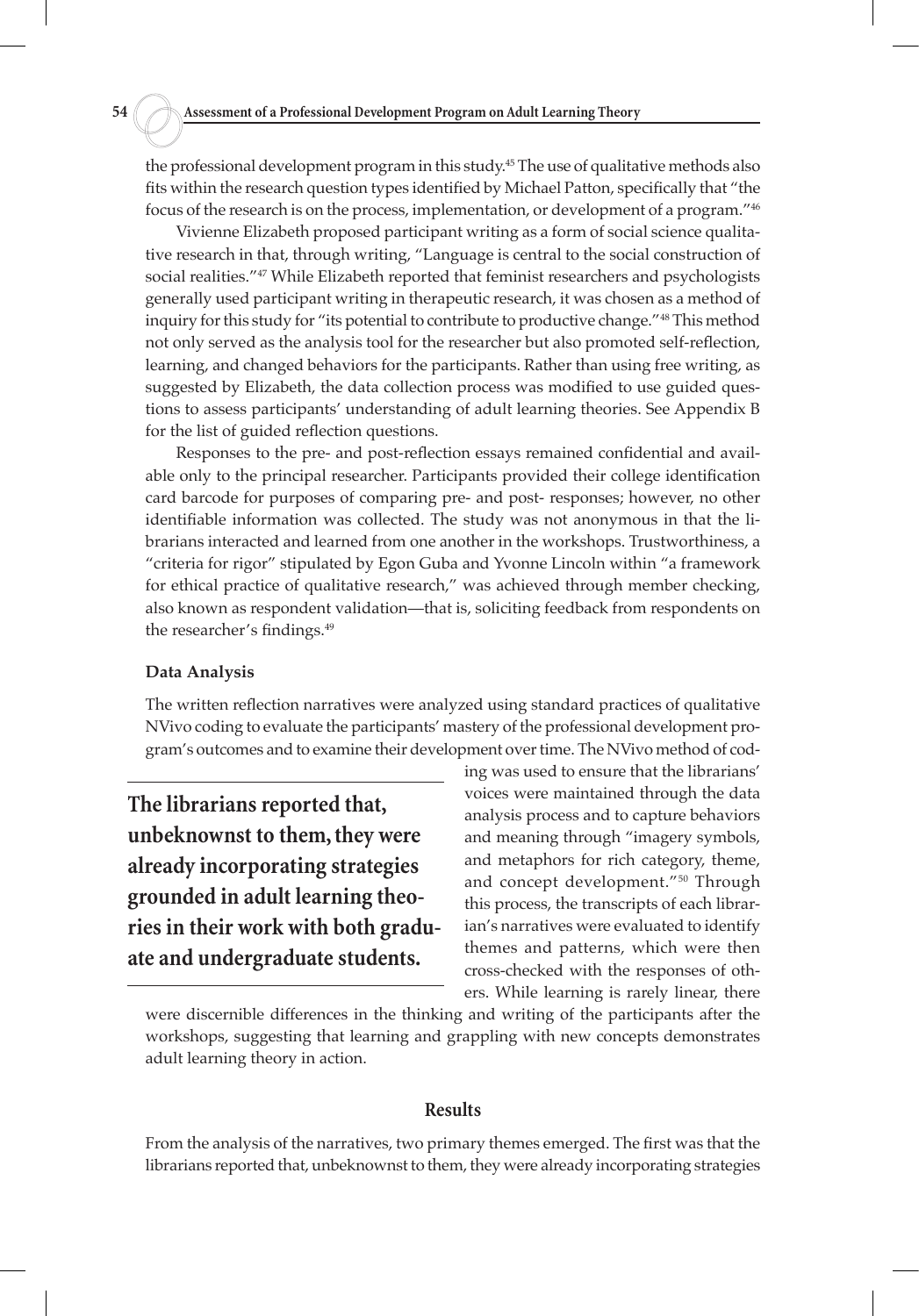grounded in adult learning theories in their work with both graduate and undergraduate students. This was not surprising given their use of the ACRL Standards, which include adult learning theories in their language and design, in developing library instruction programs and lessons. It also was understandable that the librarians were unaware of how their practices were connected to the theories because they likely experienced limited teacher preparation in their graduate school programs.

The second theme was that the librarians reported that adult learning theories could be effectively used with other campus populations in addition to graduate students, such as undergraduates and faculty and staff. Despite the growing graduate population on campus, the librarians continued to work predominantly with undergraduate students. As subject liaisons, the librarians also collaborated with faculty and staff through their outreach efforts. Adult learning theory principles could be utilized with both campus groups.

#### **Adult Learning Theories in Use**

Much of the workshop dialogue and narrative reflection focused on the librarians' experiences working with undergraduates, who made up the majority of students on campus. For a group of librarians accustomed to working with undergraduates, it was not surprising that some entered the professional development program with skepticism about focusing on adult learners specifically. A few concerns arose early in the program, including the lack of universality of the adult learning theories, the validity of using age to define learners, and the perceived "age" of the theories themselves. As noted by one reference librarian:

The complexity of backgrounds that go into making adult learners goes deeper than their identity as an adult. While some of the theories attempted to address the other facets of life, few were able to make (to me) a compelling theory that could be applied across the board. I agreed with the notion of andragogy, in that adults are bringing much more baggage to the classroom than children, but few of these theories convinced me that there is anything unique about the group designated as "adult."

This librarian's skepticism of who was classified as an adult was unsurprising given the lack of consensus among the disciplines for this age designation.<sup>51</sup>

One librarian wondered about the age of the theories themselves and whether they

were still relevant with today's technologically savvy students. She wrote, "All of the models [about] self-directed learning were developed pre-widespread use of the Internet. I wonder how technology has changed our ways of achieving self-directed learning." None of the theories presented in the readings that the participants discussed and reflected upon directly addressed the extent to which educational software, instructional technologies, and online learning have changed how adults learn. Therefore, the

**Despite the librarians' initial concerns, by the end of the program, they successfully connected various adult learning theories with their own experiences as learners and with their observations of working with students.**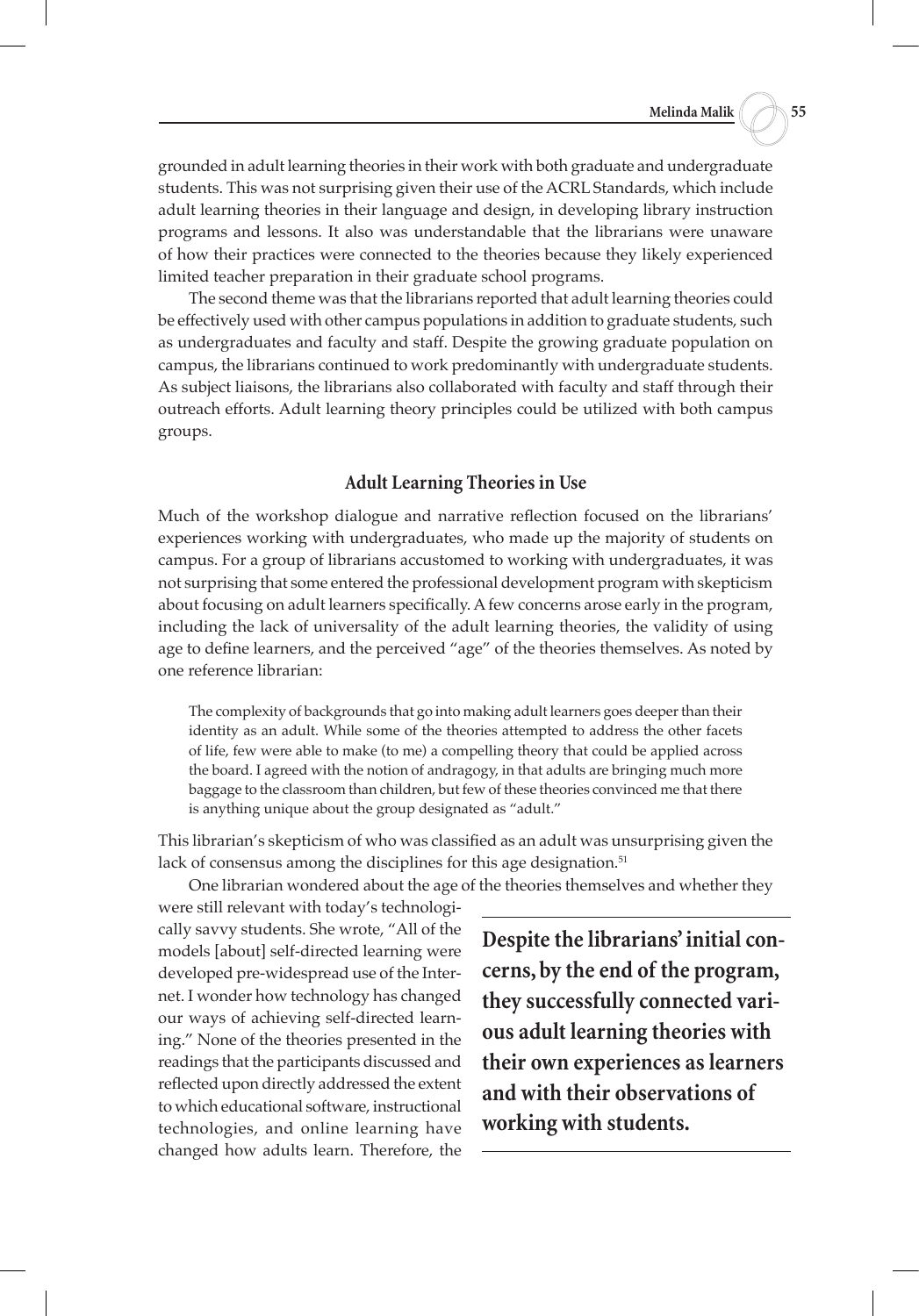librarians wondered about the extent to which uses of technology in teaching and learning might impact the theories and their relevance to today's students.

Despite the librarians' initial concerns, by the end of the program, they successfully connected various adult learning theories with their own experiences as learners and with their observations of working with students. In their post-reflection narratives, the librarians expressed that they had already incorporated adult learning theories in their work with students. As stated by one librarian:

I think the biggest takeaway from the workshop is that we are already applying the adult learning ideas to our lesson planning. Once we read and discussed the articles on applying the adult learning ideas, I could see that many of the activities we were already doing were the exact same things mentioned in the articles. The adult learning ideas were not something far out there that we didn't know about and were not already applying to our teaching repertoire.

For this librarian, the professional development program provided her the opportunity to engage with the theories and see the practical applications of the theories in her instructional design process. She realized that the ideas were not "far out there," despite not knowing the names of the learning theorists or the specifics of the theories they developed.

Another librarian said she appreciated having an opportunity to learn why the strategies she used in the classroom were effective. She elaborated, "My biggest takeaway from this workshop was just learning that there were names for the techniques I like to use in the classroom, and theoretical explanations of why these work so well."

In his study, Gilstrap proposed that librarians begin to define their roles as adult educators and in doing so "draw from educational theories to develop our library instruction curricula . . . particularly since we appear to have no strong curriculum theories emerging from library science programs."<sup>52</sup> For the librarians in this study, learning about the theoretical explanations of the teaching strategies was the first step to using them intentionally, rather than accidentally, in their lesson planning.

In describing how they already incorporated adult learning theory in reference and instruction activities, the librarians demonstrated their student-centeredness, an andra-

**For the librarians in this study, learning about the theoretical explanations of the teaching strategies was the first step to using them intentionally, rather than accidentally, in their lesson planning.** gogical approach to teaching. According to Knowles, learning for children is teachercentered, with the teacher making all the decisions about how, what, and why something is learned, "leaving to the learner only the submissive role of following a teacher's instructions."53 In contrast, learning for adults is learner-centered in that the learners participate in deciding how, what, and why they acquire knowledge. In many ways, the librarians discussed

how they were student-centered, such as viewing their role as a mentor or facilitator for the students. One librarian noted, "I see myself as a facilitator, coach, and mentor as I try to create authentic learning opportunities in my reference and instruction work."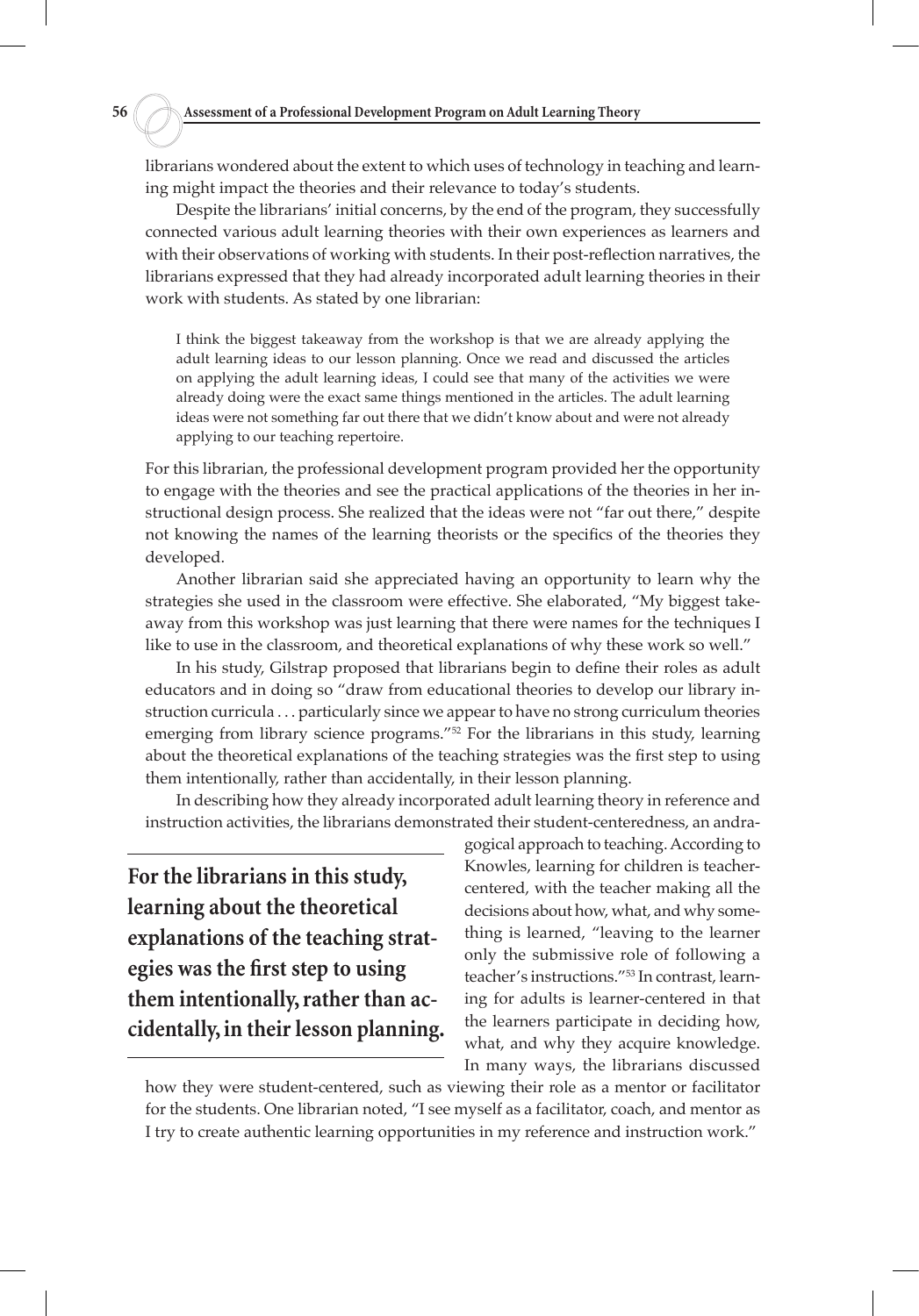Another librarian wrote about the importance of Mezirow's concept of disorienting dilemmas within transformational learning, which involves trying to challenge students' preexisting assumptions by asking them to "transform [their] taken-for-granted frames of reference."54 For example, librarians sometimes encounter students who believe they already know everything they need to know about doing research and finding and using information. Librarians could present such students with a challenging research question, giving them free rein to answer using their existing knowledge of information searching. Very likely, the students will struggle with the process of searching for information to answer the question. This process creates a disorienting dilemma and provides an opportunity for the students to challenge their preexisting knowledge and reframe their habits of mind. Attempting to create a similar learning opportunity for students, this librarian stated, "Sometimes I will challenge students' assumptions (there's life beyond google!, etc.), and I hope to give them opportunities to critically reflect on their information literacy experiences." She also wondered if the emphasis placed on making students comfortable might conflict with faculty who were intentionally creating disorienting dilemma situations through their assignment design. She reflected:

Transformational learning and growth can be uncomfortable, difficult, and scary! Could there be situations when we're creating positive, comfortable environments that are stunting authentic learning? Do we place blame on faculty and others who may be putting students in this disorientated dilemma with unclear assignments and activities? Are we too concerned about making students happy (emotions) and not enough about authentic transformational learning?

Finding the balance between, on the one hand, creating disorienting dilemmas and coaching students through them, and, on the other hand, creating a comfortable learning environment—as noted by Knowles—is important for librarians. They often see students only during one-shot, fifty-minute library instruction sessions.

One librarian identified using humor as a strategy to help students feel more comfortable. She wrote: "A dose of self-effacing humor goes a long way to showing students that I do not consider myself a supreme expert, and that I am also forever a student. This encourages students to feel comfortable contributing their ideas without worry of judgment or fear of looking stupid."

According to Merriam, Caffarella, and Baumgartner, creating a trusting environment that is comfortable and welcoming is connected to multiple adult learning theories, including Mezirow's transformational and John Dewey's experiential learning theories.55 In addition to using humor to create trust and a comfortable environment, the librarians wrote about serving as coaches or mentors to students rather than as teachers, so that the librarians and students become partners in learning.

All the librarians identified the importance of the experiences of both the instructor and the student with regard to student-centered learning, and they wrote about their experiences through the lenses of both. Writing about the role life events played in her identity as a learner and now as an educator, one librarian noted, "I think my most authentic learning experiences are through life experiences—I agree that learning is 'intertwined with doing.' As I get older, I think I define myself more and more by my experience, like Knowles observed." Because the librarian's life experiences were closely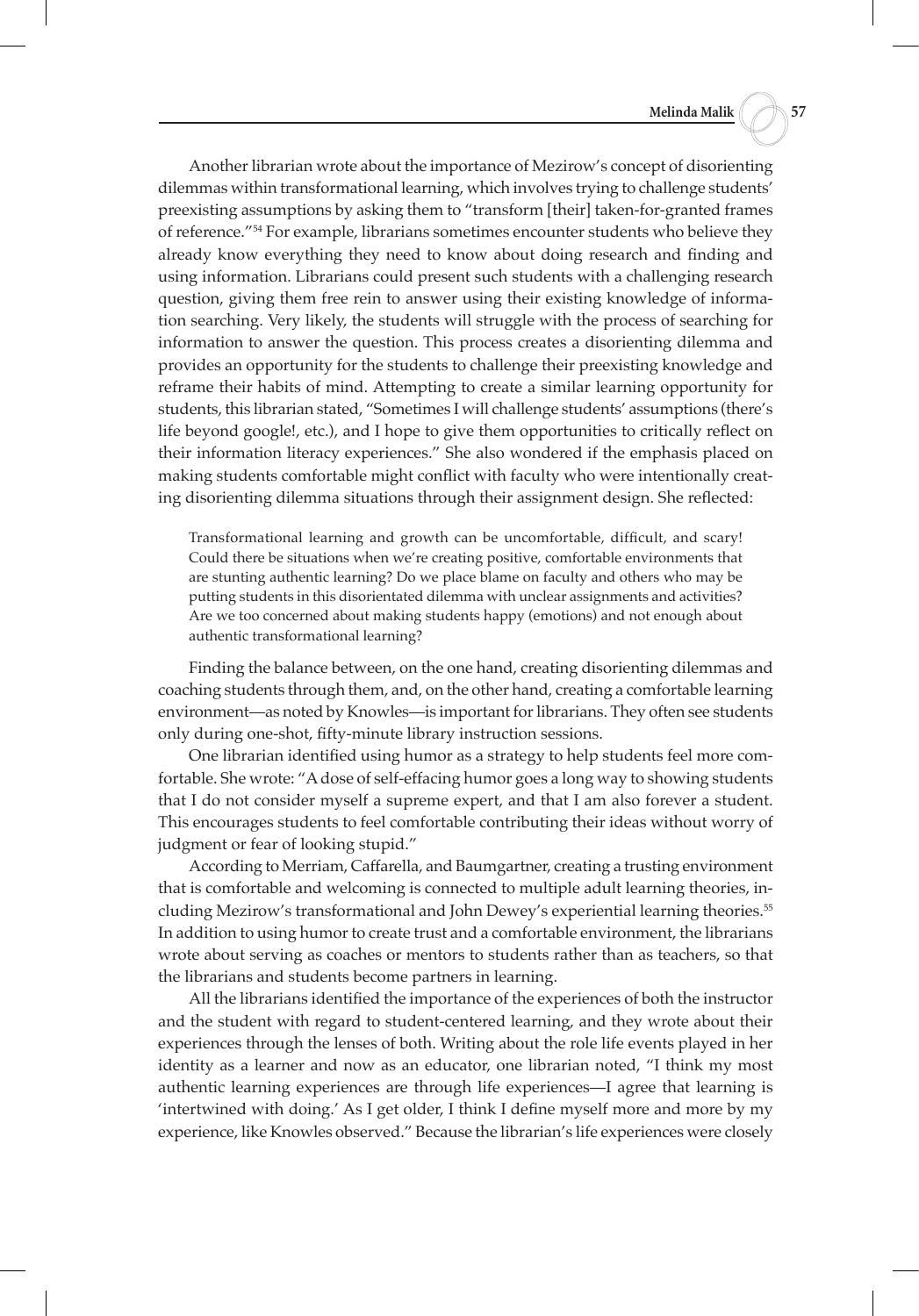linked to her identity, she expected her instructors to incorporate them in formal classroom environments. Doing so helped motivate her to learn when she realized that the in-class knowledge would help her at work and in her personal life. She wrote, "In my formal learning, I want my facilitator to acknowledge and value the variety of experiences I bring." When instructors incorporated her experiences into her learning, the process helped her make connections to real-life situations and created a context for her learning.

Similarly, another librarian reflected on her graduate education and the connection between the instructor acting as a facilitator in an andragogical model rather than as a teacher in a pedagogical model, and the value a facilitator placed on the students' prior experiences in the learning process. She noted, "Many of [my] classes were grounded entirely in student engagement and participation with the instructor merely as a facilitator. This emphasized that our experience and knowledge were valid, and worth considering." She further wrote that the "real world experiences" of the instructors were equally valuable in helping her and her peers make connections with the concepts they learned in class and actual scenarios in life and work. She reported, "Some of the best instructors I had used their own real world experiences, either in working professionally or in their own research, to help us understand how the concepts and skills we were learning would be directly applicable to our own lives and work."

Experience as a catalyst for supporting the learning of others is found in numerous adult learning theories. Knowles recognized that adults, simply having lived longer, bring into learning situations "a greater volume of experience" and "different kinds of experience," as well as defining their identity through what has happened to them.<sup>56</sup> Taylor identified experience as one of the core elements of transformative learning. He explained, "Both prior experiences and those created in the classroom through activities, readings, and relationships with others provide the gist for critical reflection and classroom dialogue."57

## **Adult Learning Theory Applied to All Adults on Campus**

The second theme that emerged from the analysis of the participants' reflection narratives was that they discussed the ways that adult learning theories could be applied to

**The second theme that emerged from the analysis of the participants' reflection narratives was that they discussed the ways that adult learning theories could be applied to other populations on campus in addition to graduate students.**

other populations on campus in addition to graduate students. For example, one librarian reflected on the applicability of andragogical methods in certain undergraduate settings: "I think that many of these andragogical methods (vs. pedagogical methods) we examined are well suited for the work we do, especially in upper level courses where we are encouraging

our students to think about information literacy within the discipline ([writing intensive] courses, capstones, etc.)."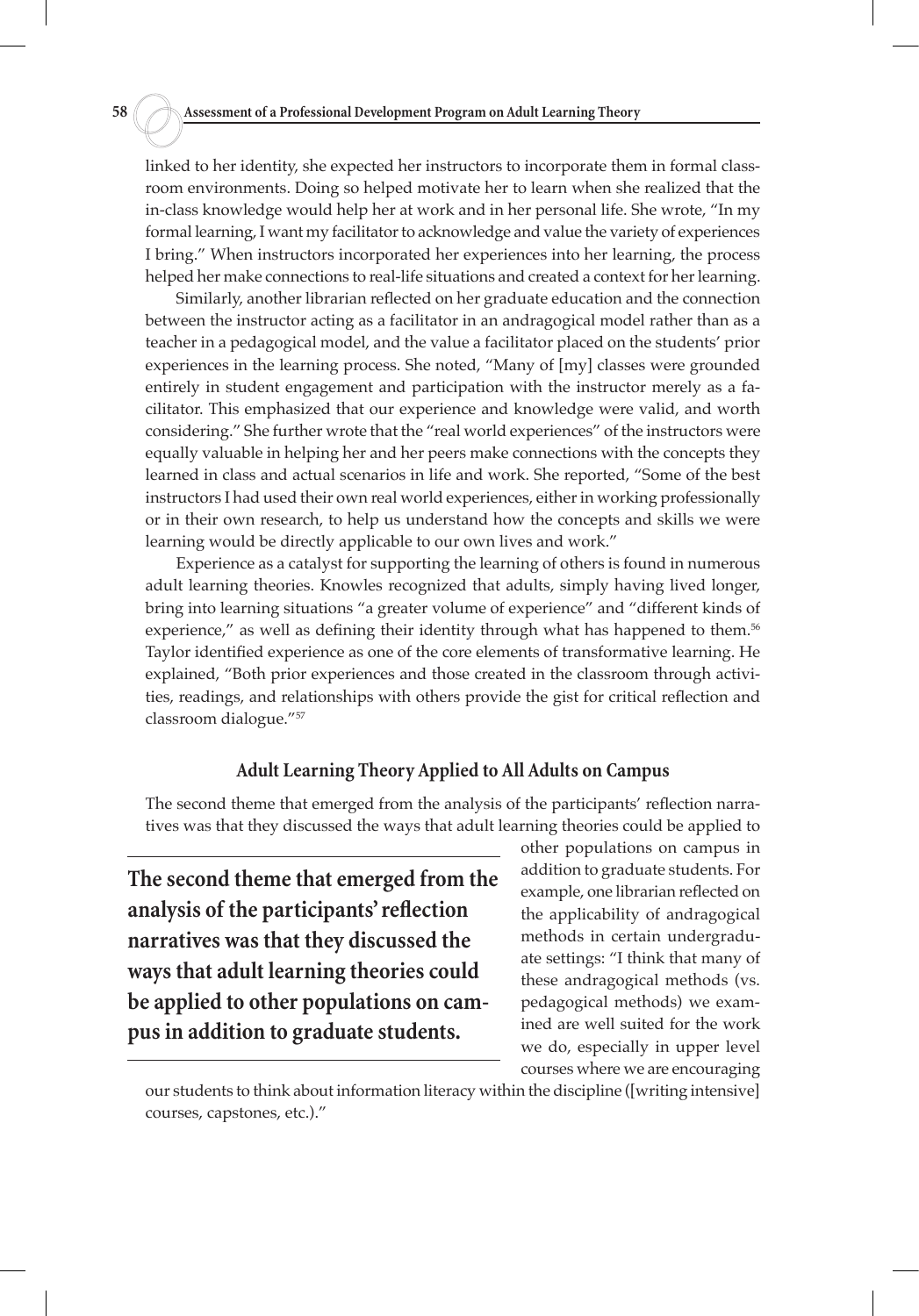Malcolm Knowles, Elwood F. Holton III, and Richard A. Swanson stated that it was the responsibility of the educator to determine which of his or her assumptions were "realistic in a given situation" and to choose the most appropriate method for the desired result.<sup>58</sup> In this case, the librarian is responsible for identifying which strategy is most appropriate for undergraduate students, depending on their developmental level, needs, and coursework.

Librarians could be more successful in this endeavor by collaborating with faculty to more accurately assess the students' needs. One of the librarians described a situation wherein she met with two sections of the same course at the request of a faculty member to show them how to use a particular resource:

The first class was quiet and didn't seem very engaged in the lesson. The second class was really engaged and got right to work finding articles and asking questions . . . I discussed the two session[s] with the teacher later and found out that in the first session, the majority of the students were taking the class earlier in the sequence. The second class was full of seniors. The seniors were really excited to find this particular database full of articles specific to their discipline. They wished they had heard about it earlier. Looking back on that experience and others really highlights the developmental changes seen in students over the course of their 4–5 years of undergraduate education.

Through this story, it was evident that, had the librarian known about the difference between the two sections, she might have approached the first section with more pedagogical strategies and the second session with more andragogical techniques. Additionally, after the professional development program, this experience reinforced to the librarian the developmental changes that occur in undergraduate students transitioning from adolescence to adulthood while in college. The librarian further stated:

The majority of the students that I teach are in the first year of college so they are used to having pedagogical techniques applied to their learning. They are transitioning to being ready for higher forms of learning and taking charge of their own learning and mastery of skills. I can apply more of the andragogical techniques to my more advanced classes or when working with graduate students.

Similarly, another participant reported that learning about adult learning theories helped her become better attuned to student development and behavior, thus enabling her to switch gears "in the moment" and address students' immediate interests and needs. She reported:

Now that I have more of an understanding of these theories, I find myself trying to be more attuned to student behavior, so that I could amend the content and style of my teaching. In the case of some advanced students I worked with this semester, I allowed them to dictate the direction and flow of the class based on their own involvement and interest in the subjects covered. Since these students were more engaged and understood the implications of what they were learning, they were making connections and discovering ideas on their own, that I would normally have to present and explain to other classes. Noticing this difference, I was able to change my lesson to accommodate even more student interaction and made for a rewarding experience for both the students and myself.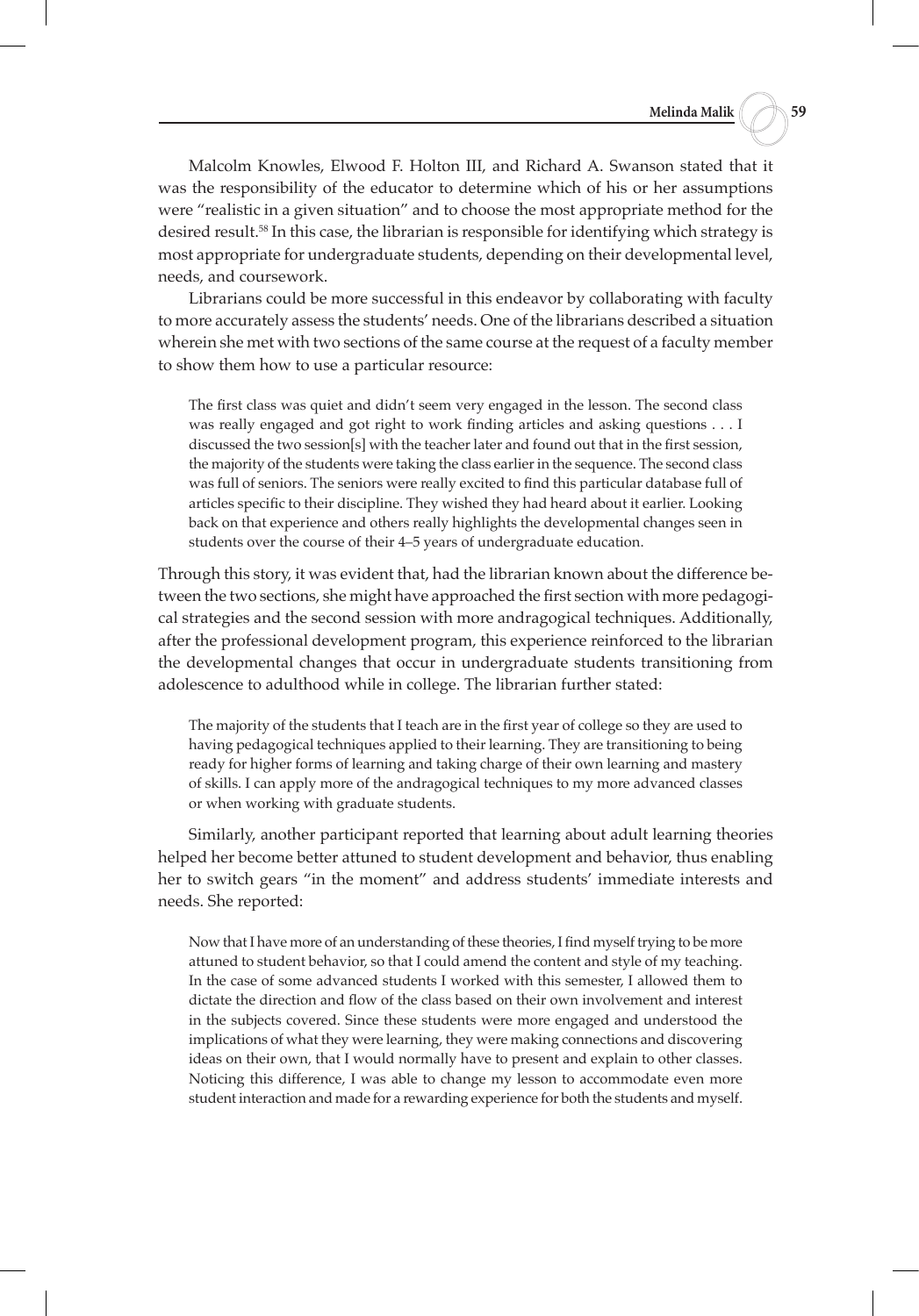In this situation, the librarian allowed the students to identify their needs and take the lead in what would be discussed and how the class would proceed. Being aware of various adult learning theories allowed this librarian to better prepare for working with students so her interactions were more effective. She also could make changes on the fly to use more appropriate learning strategies when the original lesson plan did not appear to be working well. This was another example of the librarians' student-centered, andragogical approach.

Understanding why the theories were effective was critical for the librarians to value them as tools or strategies to help improve students' learning. In his description

**Another participant reported that learning about adult learning theories helped her become better attuned to student development and behavior, thus enabling her to switch gears "in the moment" and address students' immediate interests and needs.**

of andragogy, Knowles recognized that adults need to understand why they need to learn something to be open to acquiring knowledge.59 This was demonstrated through the librarians' initial skepticism about their introduction to adult learning theories at the beginning of the professional development program, and their transition to understanding and valuing the theories by the end. One librarian reflected: "Understanding more about

why tools and plans are effective was a significant breakthrough . . . making these adult learning theories more present in my planning will hopefully lead to an ever improving classroom experience for all those involved." Through reading, reflection, and discourse with her peers, this participant connected aspects of the theories to practical applications in her work with students. For her, understanding why the theories worked was how she recognized their value.

Another librarian noted that, in addition to identifying the ways in which she could incorporate adult learning theories in her interactions with graduate and undergraduate students, she also considered other adult populations on campus. She extended her own learning to other groups and thought about how and in what ways this could be

**Understanding why the theories were effective was critical for the librarians to value them as tools or strategies to help improve students' learning.**

useful. She noted, "This workshop made me think about ways to reach other populations of adult learners on campus and beyond graduate students—faculty, staff, and even library staff members." Using adult learning strategies while working with faculty, in particular, could help

librarians build collaborative relationships and partnerships on campus to better support student learning.

The transformative learning that occurred through the professional development program was also personal. One librarian reported, "I [now] seek to incorporate more opportunities and allow time for reflective practice in my reference and instruction work." Mezirow distinguished the difference between reflection and critical reflection.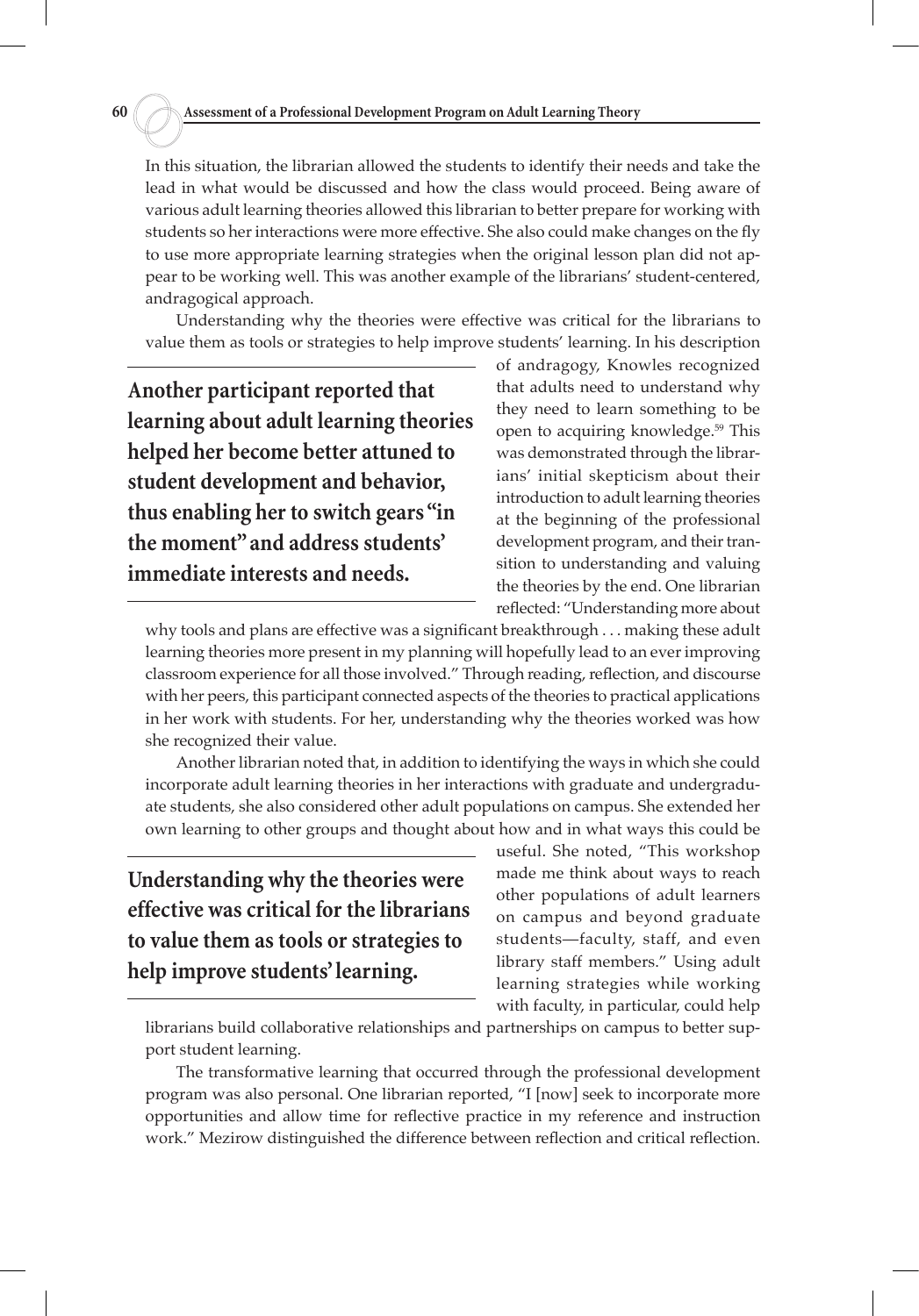The process of reflection included assessing situations or understandings and how you addressed them, whereas critical reflection "challenge[d] the validity of presuppositions in prior learning," including "the negation of values that ha[d] been very close to the center of one's self-concept."<sup>60</sup> Reflective practice was important to the librarians' development, but for transformation to occur, the librarians had to engage in critical reflection and challenge their prior knowledge to reshape their habits of mind.

 Through the professional development program, the participants learned about adult learning theories and models and engaged in critical reflection and discourse. In doing so, they made connections between the theories and their own personal learning experiences as well as their work with college students. In the end, the librarians realized that, in many ways, they were already incorporating strategies based in adult learning theories while working with students, and that the theories could be applied to both undergraduate and graduate students as well as other adult populations on campus. They also learned how to recognize when it was appropriate to use such strategies while working with traditional-aged college students transitioning from adolescence to adulthood.

#### **Implications for Practice**

The results of this study reinforce the four propositions that Gilstrap presented to engage the academic librarian community in conversation on how to incorporate adult learning theories and models in reference and instruction work. The four recommendations were (1) redefining college and university librarians roles as adult educators; (2) developing instruction programs integrated into the college curriculum; (3) creating professional development programs within ACRL to improve teaching; and (4) working with graduate schools to improve curricula to better prepare new library professionals.<sup>61</sup> ACRL offers several professional development opportunities through its Immersion Program series, five of which directly relate to helping librarians learn to be better teachers, develop instruction programs integrated into the curriculum, and assess student learning.<sup>62</sup>

Some programs appear to incorporate learning theory within library science graduate curricula. In its Master of Library and Information Science program, Rutgers, the State University of New Jersey offers a course called Information Literacy, Learning,

and Teaching. The course description specifically mentions integrating adult learning theory within the instructional design process of library instruction curricula.63 The demonstrated need for librarians to know effective teaching methods and practices suggests that library science graduate programs must incorporate more coursework on learning theory. Nicole Cooke and Merinda Hensley have begun

**The demonstrated need for librarians to know effective teaching methods and practices suggests that library science graduate programs must incorporate more coursework on learning theory.** 

such an exploration at the University of Illinois at Urbana–Champaign by adding experiential learning and reflection to library instruction courses.<sup>64</sup> This type of work should be extended to other graduate programs in library science as well, to ensure that new librarians are prepared for their teaching roles in reference and instruction positions.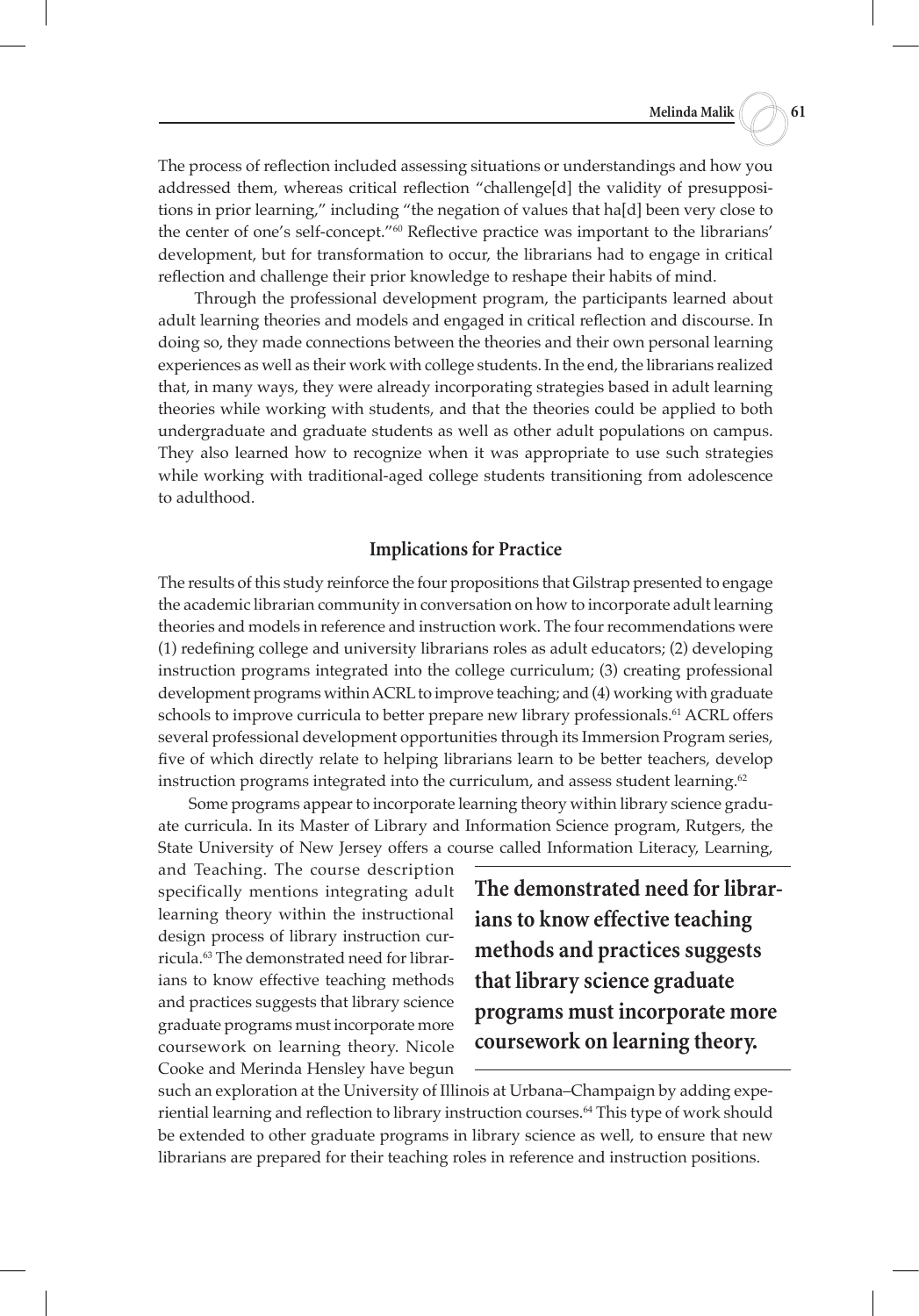This study demonstrates the effectiveness of a small, localized professional development program for librarians to engage in critical reflection and discourse. For a transformational model to be effective, Kathleen King suggested, "Educational organizations should design and develop continuing programs . . . where adult learning is anticipated and supported on an ongoing basis."<sup>65</sup> Through readings, reflection, and participating in discourse, the librarians began this process of transformation.

The librarians might continue the transformational process by regularly engaging in critical reflection and discussion to challenge their assumptions and re-form their habits of mind. They might do this by drawing on the expertise of the center for teaching and learning on campus to assist them with considering learning theory broadly or within the scope of specific campus populations or reference and instruction situations. For example, workshops could include discussing other learning theorists, such as Jean Piaget, the first psychologist to systematically study cognitive development; Lev Vygotsky, the founder of cultural-historical psychology; or Patricia M. King and Karen Strohm Kitchener, the developers of the reflective judgment model, which explains how students approach complex issues and defend what they believe. In such workshops, participants could identify how their theories fit within behaviorist, humanist, or constructivist approaches. Librarians could then create specific lessons or activities using strategies within the learning theories to address specific reference and instructional needs and scenarios.

Adult learning theories are embedded in the work of reference and instruction librarians through the ACRL Standards and the new Framework for Information Literacy for Higher Education. The experienced librarians in this study reported using adult learning theory teaching strategies with both undergraduate and graduate students but were unaware of doing so until they participated in the professional development program. This finding supports our profession's need for developing a theoretical framework in learning theory for our field. The new Framework may provide us with this opportunity in that it engages with learning theory at a much higher level than the Standards do. As suggested by Gilstrap, although adult learning theory was incorporated in the Standards, the skill-based nature of the Standards may have prevented librarians from moving beyond pedagogical approaches to teaching.<sup>66</sup>

The Framework, on the other hand, revolves around a core set of interrelated concepts or "frames" rather than a concrete set of skills. Interestingly, while early drafts of the Framework presented to the library community for comment included language specific to adult learning theorists, some of that language was removed from the final version. For example, the third draft included Mezirow's "habits of mind" in the definition of *information literacy*: "a spectrum of abilities, practices, and habits of mind that extends and deepens learning through engagement with the information ecosystem."<sup>67</sup> However, in the final version, that phrase was removed: "the set of integrated abilities encompassing the reflective discovery of information, the understanding of how information is produced and valued, and the use of information in creating new knowledge and participating ethically in communities of learning."<sup>68</sup>

Mezirow's theory evidently shaped the development of the Framework*,* so why was the terminology removed? Are librarians uncomfortable using the language because they do not understand the theory? Do they really not understand the theory, or, as the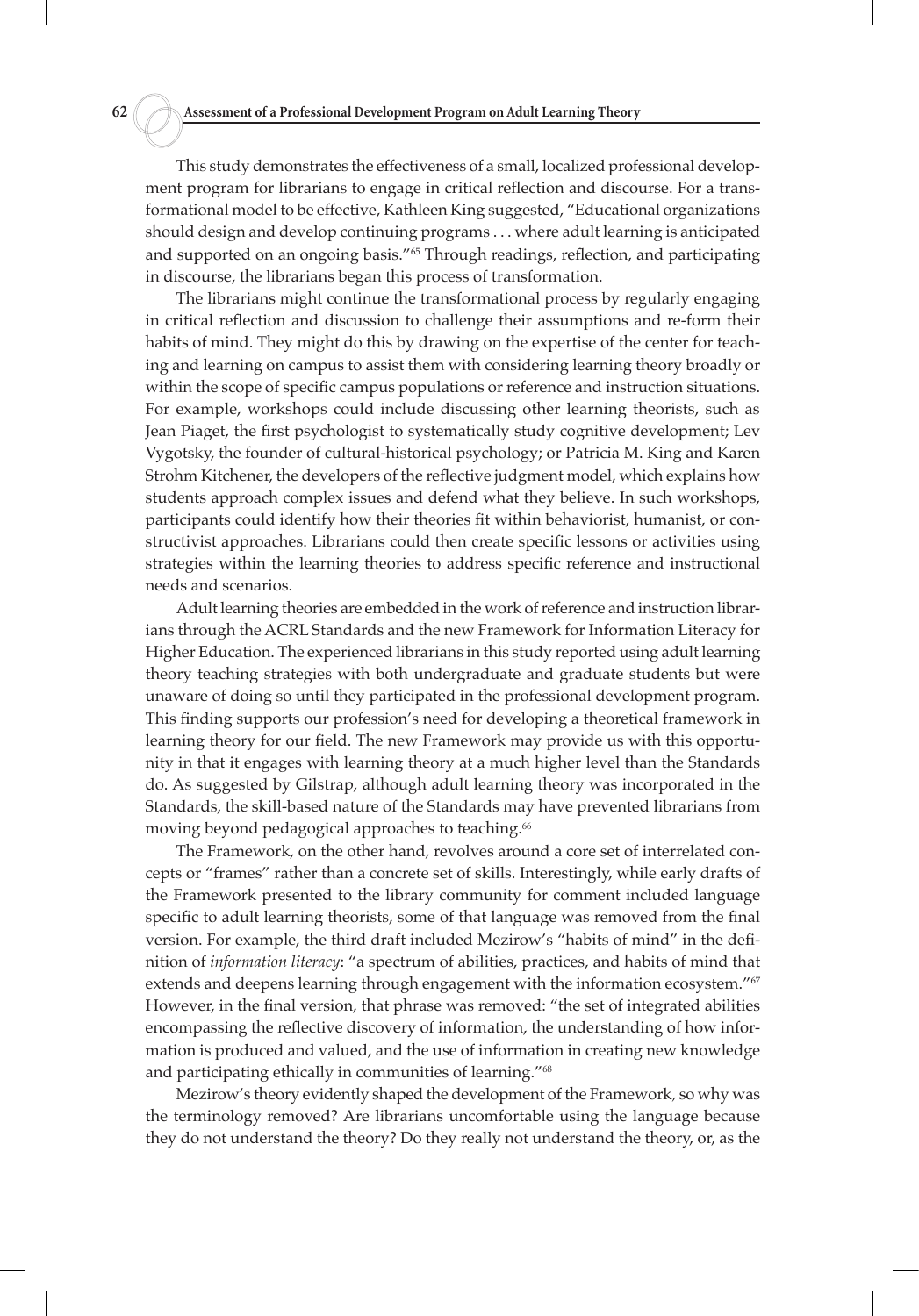librarians learned, are they using theories of adult learning but are unaware of doing so? The Framework provides us with an opportunity to explore answers to these questions and to serve as a "disorienting dilemma" for librarians struggling to reconcile the Standards with the new Framework. If we seek to challenge students to rethink their prior learning and preconceived assumptions, should we not do the same ourselves? The Framework also sets the stage for librarians to conduct further research on learning theory and to collectively begin to form a theoretical framework for library instruction.

### **Limitations of the Study**

One of the most significant limitations of this study was its small sample size. Strategies were initially employed to ensure the largest sample size possible, such as extending recruiting beyond reference and instruction librarians to all professional librarians at the college. Nevertheless, two of the six participants could not finish the program.

The program timeline was initially coordinated to fit within librarians' schedules. While this helped ensure greater librarian participation, it did not coincide with the time frame of the graduate students' research process, and so the librarians had few opportunities to practice adult learning strategies with graduate

## **If we seek to challenge students to rethink their prior learning and preconceived assumptions, should we not do the same ourselves?**

students during the months between the two workshops. One of the goals of the professional development program was to allow librarians time to apply the strategies they learned while working with graduate students and then reflect upon and discuss with one another their successes and challenges. In this study, the workshops took place at the beginning and middle of the spring term, a time when most graduate students had already completed their library research. To be more effective, the workshops should spread across the entire academic year to parallel the graduate student research experience.

#### **Conclusion**

A better understanding of graduate students and their experiences, preferences, learning styles, and behaviors is critical to successfully supporting their academic endeavors. To do this, librarians must use teaching strategies grounded in adult learning theories. Through the implementation of a professional development program, this study explored how librarians understood adult learning theories through their own experiences as learners, as

**A better understanding of graduate students and their experiences, preferences, learning styles, and behaviors is critical to successfully supporting their academic endeavors.** 

well as how they incorporated strategies based on the theories in supporting graduate students. Because the librarians were adults themselves, the curriculum for the program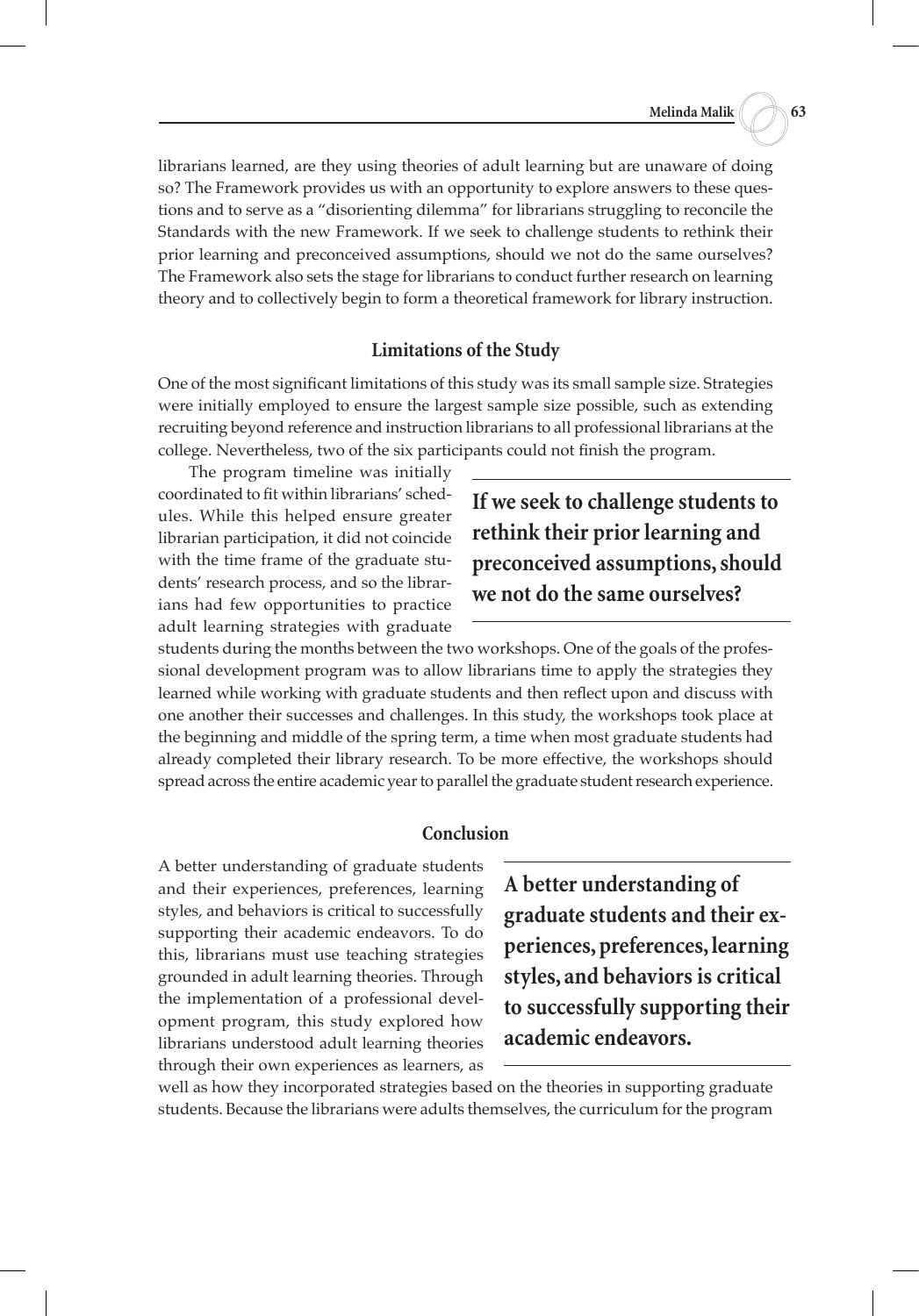incorporated multiple adult learning theories in its design, including transformational, andragogical, and narrative approaches.

The professional development program introduced the librarians to new ideas and concepts about adult learning theories through readings of their choice. They had the opportunity to engage in critical reflection and discourse through pre- and post-guided reflection narratives and two in-person workshops. An analysis of their reflection essays

**All of the librarians recognized that incorporating experience through storytelling—for both the instructor or facilitator and the student—was an important way for adult learning to occur.** 

indicated that, while the librarians initially did not believe they knew anything about adult learning theories, they were, in fact, already incorporating adult learning concepts in their reference and instruction interactions with students. The program's structure enabled the librarians to identify effective uses of adult learning theories in their own experiences as adult learners, both in the classroom and in informal settings. As a result of the program, they also saw more clearly the appropriateness

of gradually incorporating andragogical techniques as traditional-age undergraduate students develop during the course of their enrollment in college. All of the librarians recognized that incorporating experience through storytelling—for both the instructor or facilitator and the student—was an important way for adult learning to occur.

Librarians should continue to seek opportunities for professional development to improve teaching and learning in the library, which they could do by working with the center for teaching and learning on campus. Reference and instruction librarians as well as the greater academic librarian community should consider using ACRL's new Framework for Information Literacy for Higher Education to engage in dialogue about learning theory in relation to information literacy and to begin developing a theoretical framework for library instruction.

*Melinda Malik is head of Reference & Instructional Services at the Geisel Library of Saint Anselm College in Manchester, New Hampshire; she may be reached by e-mail at: mmalik@anselm.edu.*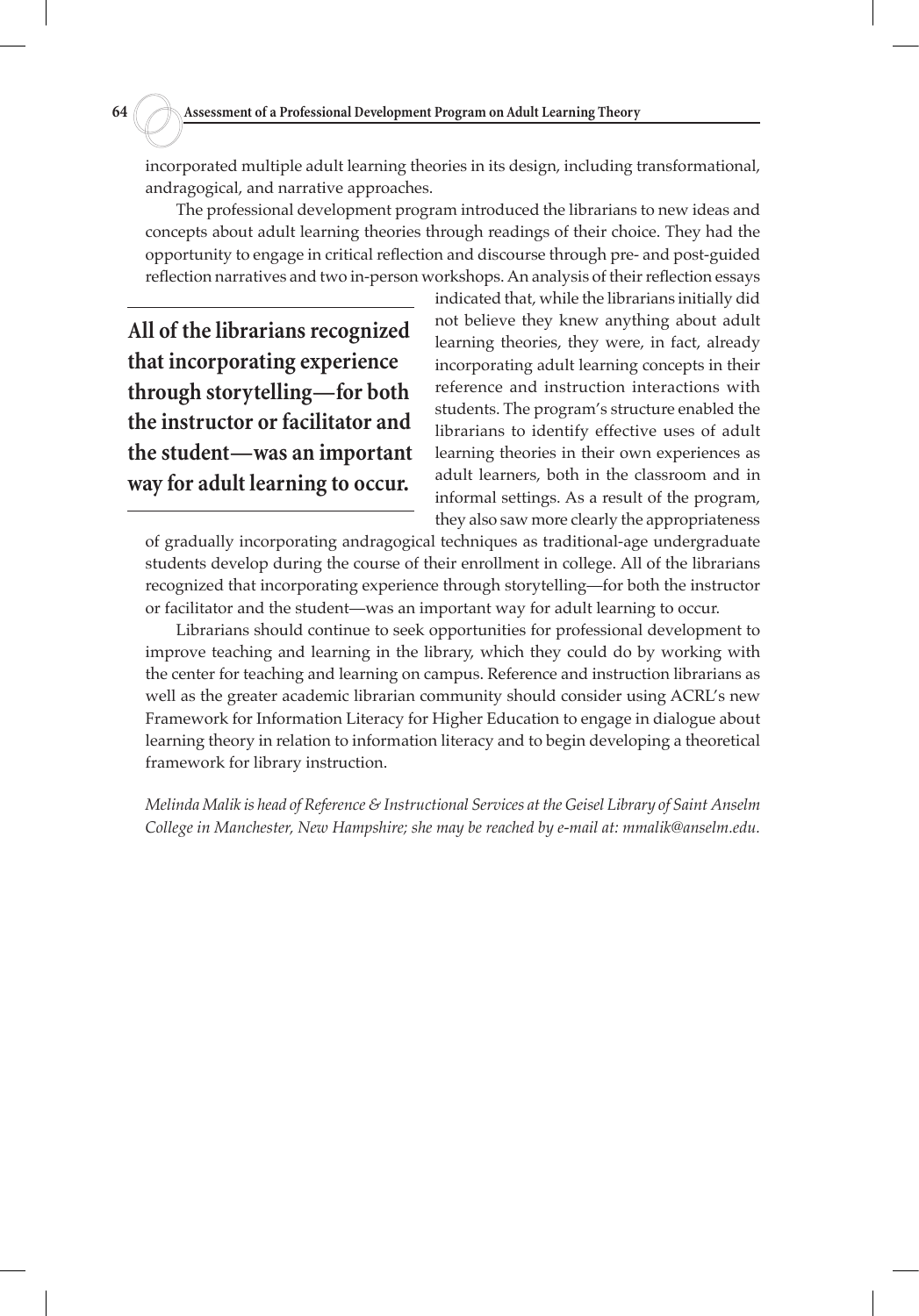# **Appendix A**

## **Pre-Workshop**

- 1. Participants completed guided reflection narrative provided through Google Forms, a Google feature used to create surveys and analyze results.
- 2. Participants chose two readings most interesting to them to review prior to the first workshop from a list of eight options, including book chapters and articles on varied learning theories.

## **Workshop 1**

- 1. Storytelling of transformational learning experiences.
- 2. Participants were provided a reflection prompt to think about their own transformational learning and then shared their stories with the group.

## *Jigsaw activity*

- 1. Participants met in small groups based on the readings they picked. Participants who finished the readings met first to discuss what was most important to them or what they connected to most in the readings. They wrote their responses on large paper backed with repositionable adhesive.
- 2. Participants then reconfigured into small groups of different readings to share with the new members what the previous group members found meaningful and important.
- 3. The groups reconvened into the larger group to share what they discussed and found meaningful about the different adult learning theories.

## [Lunch break]

## *Adult Learning Theory and Librarianship Problem-Solving*

- 1. Groups re-formed based on which theories they chose to explore further.
- 2. Together, they considered broadly the work that they do with students and the learning theories to identify connections between the two. They wrote their answers on large paper.
- 3. Reconvening in a larger group, they participants shared and discussed their ideas.

## *Adult Learning Theory and Working with Graduate Students*

- 1. Smaller groups re-formed to create a list of specific actions and behaviors they could implement when working with graduate students, tied to their theories of choice. Answers were written on large paper.
- 2. Reconvening in a larger group, the participants shared and discussed their ideas.

## *Wrap-Up*

Overview of the day's events and plans for second workshop.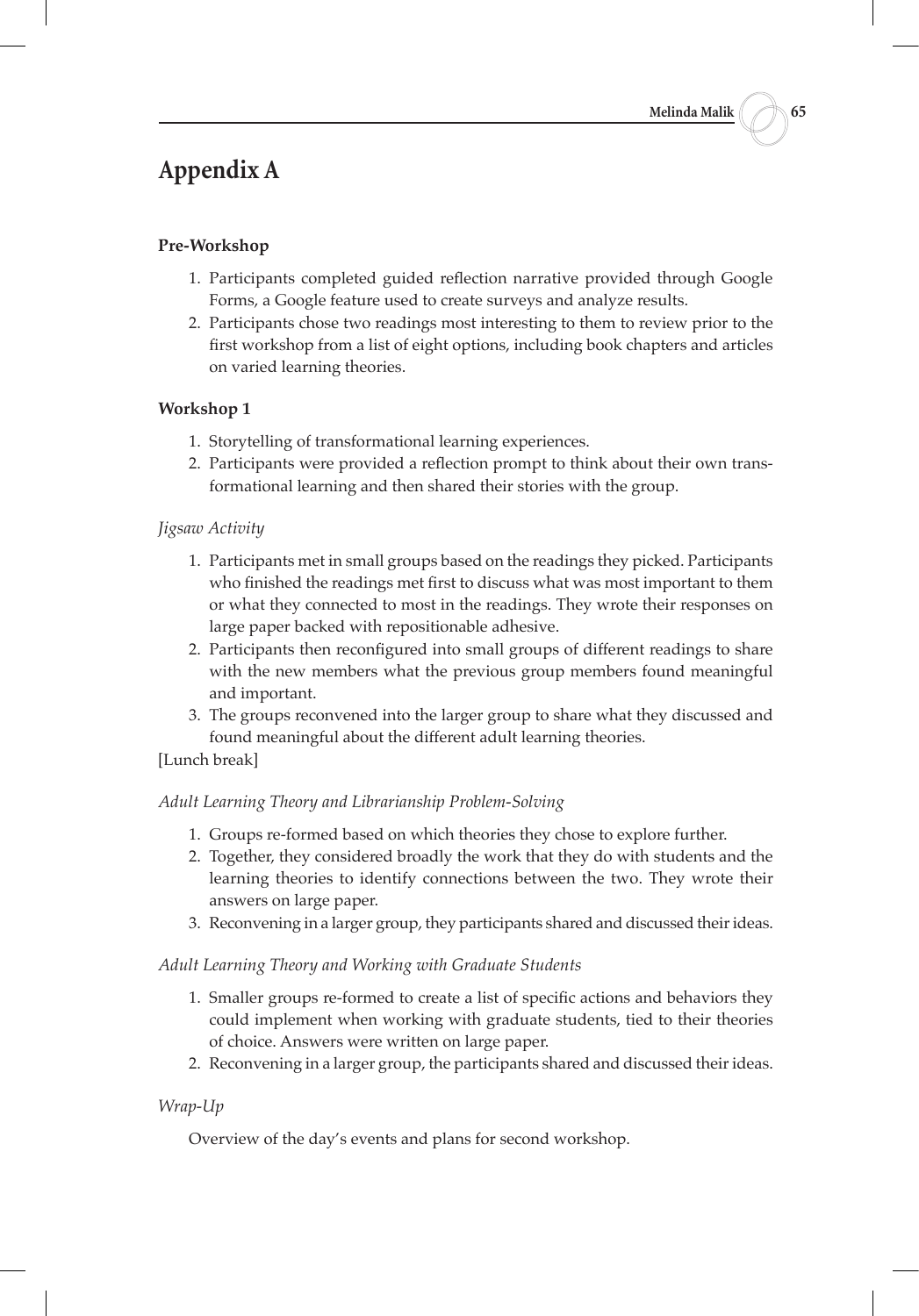## **Between Workshops**

- 1. Participants searched for one or two readings most relevant to them related to a learning theory of their choice and to libraries, information literacy, reference, instruction, teaching and learning in higher education, or simply more information about the theory.
- 2. Participants sought out opportunities to incorporate what they learned about adult learning theories in their work with graduate students.

## **Workshop 2**

## *Think, Pair, Share Activity*

- 1. Participants were provided a reflection prompt to consider the reading or readings they chose between the two workshops.
- 2. The participants broke up into pairs to share with a partner what the reading or readings were about, why they chose the materials, and how the readings were relevant to adult learning theory and working with graduate students.
- 3. The pairs then met as a larger group and shared their discussions.

## *Final Thoughts*

Through a facilitated discussion, the participants considered the following questions:

- 1. Were you able to incorporate any adult learning theories into your work in the last two months? If so, what did you do? What theory did you use? Was the result? Did it work or not? What challenges, if any, did you experience? What did you learn? What will you do differently in the future?
- 2. Is there anything you wanted to do, but couldn't or didn't? What prevented you from doing it?
- 3. Do you have any final thoughts about your experience through this professional development program?

## **Post-Workshop**

Participants completed guided reflection narrative through Google Forms.

# **Appendix B**

## **Pre-Workshop Reflection Questions**

- 1. What readings did you pick and what drew you to them? What did you find interesting about them?
- 2. What connections do you see between your own learning experiences as an adult learner and the theories you chose to read about?
- 3. Describe how you approach your work with students.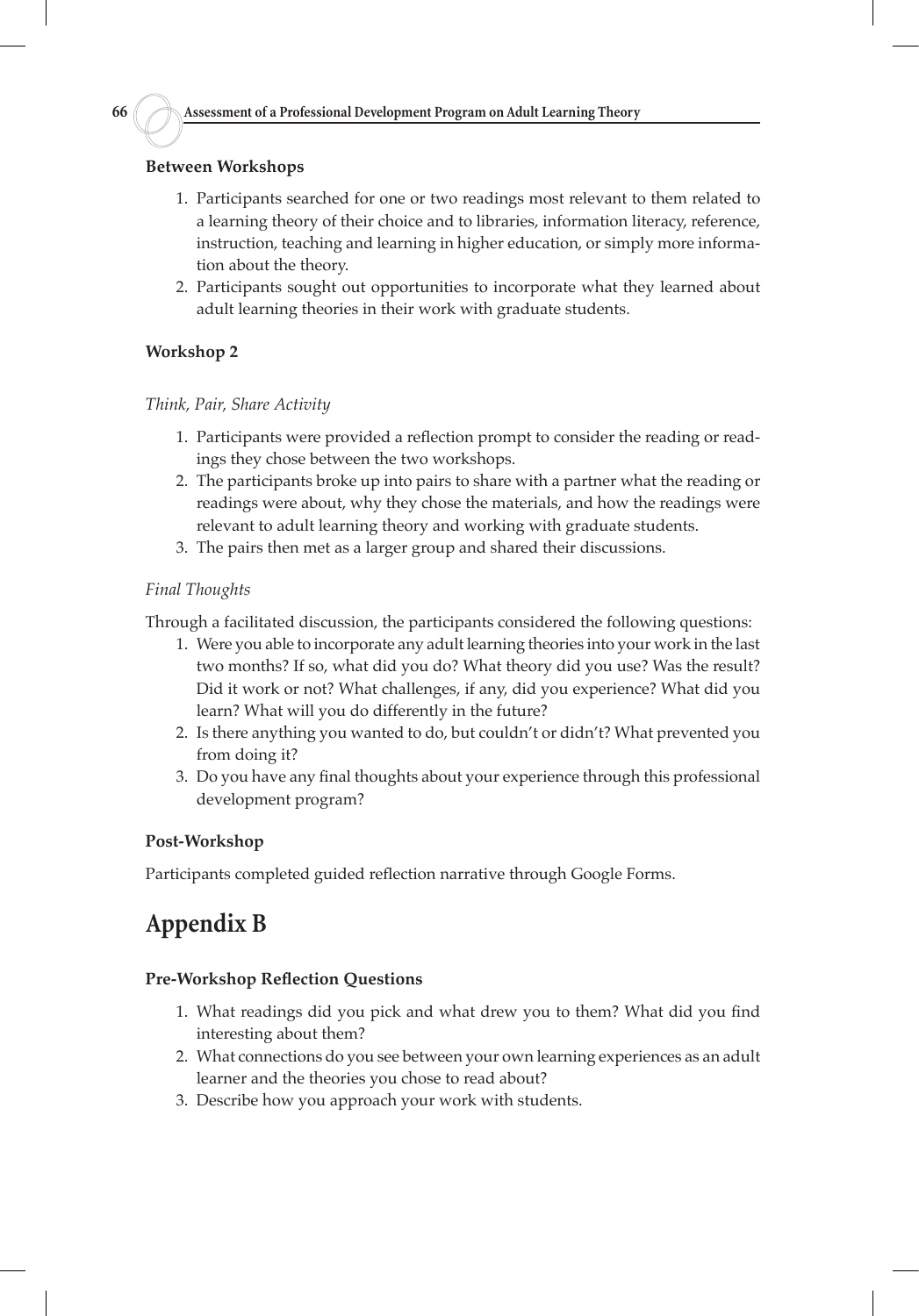### **Post-Workshop Reflection Questions**

- 1. What connections do you see between your own learning experiences as an adult learner and the theories you have learned?
- 2. What connections do you see between your work with students and the theories you have learned?
- 3. What changes, if any, have you already made or plan to make in how you approach working with students?
- 4. What final thoughts, if any, would you like to share about your experience in this professional development opportunity and study, what you have learned, and how it has or will affect your work with graduate students?

## **Notes**

- 1. Gordon G. Darkenwald, "Adult Education," in *Encyclopedia of Educational Research*, 6th ed., ed. Marvin C. Alkin (New York: Macmillan, 1992): 30.
- 2. Ibid.
- 3. Lizah Ismail, "Closing the Gap: Determining the Library Help-Seeking Preferences of Adult Learners in a Graduate Social Work Program," *Reference & User Services Quarterly* 53, 2 (2013): 164-73.
- 4. Marieluise Frei Raven and Ronald M. Jimmerson, "Perceptions of Nontraditional Students, Teaching and Learning Held by Faculty and Students," *Continuing and Higher Education Review* 56 (1992): 137–54, quoted in Patience L. Simmonds, "Providing Quality Library Service to the Adult Learner: Views of Students, Faculty, and Administrators," *Reference Librarian* 33, 69–70 (2000): 395.
- 5. Marilyn Brink, Rachel Vourlas, Lynn Uyen Tran, and Catherine Halversen, "Investing in Professional Learning: The Challenges and Values," *Legacy, National Association for Interpretation* 23, 4 (2012): 26.
- 6. Donald L. Gilstrap, "Why Do We Teach? Adult Learning Theory in Professional Standards as a Basis for Curriculum Development," *College & Research Libraries* 74, 5 (2013): 501–18.
- 7. Ibid.
- 8. Sara Baron and Alexia Strout-Dapaz, "A Close Encounter Model for Reference Services to Adult Learners: The Value of Flexibility and Variance," *Reference Librarian* 33, 69–70 (2000): 95–102; Patti Schifter Caravello, "Library Instruction and Information Literacy for the Adult Learner: A Course and Its Lessons for Reference Work," *Reference Librarian*  33, 69–70 (2000): 141–71; Nicole A. Cooke, "Becoming an Andragogical Librarian: Using Library Instruction as a Tool to Combat Library Anxiety and Empower Adult Learners," *New Review of Academic Librarianship* 16, 2 (2010): 208–27; Jessica Lange, Robin Canuel, and Megan Fitzgibbons, "Tailoring Information Literacy Instruction and Library Services for Continuing Education," *Journal of Information Literacy* 5, 2 (2011): 66–80.
- 9. Hannah Rempel, Uta Husson-Christian, and Margaret Mellinger, "Graduate Student Space and Service Needs: A Recommendation for a Cross-Campus Solution," *Journal of Academic Librarianship* 37, 6 (2011): 480–87; Beth Roszkowski and Gretchen Reynolds, "Assessing, Analyzing, and Adapting: Improving a Graduate Student Instruction Program through Needs Assessment," *Behavioral & Social Sciences Librarian* 32, 4 (2013): 224–39.
- 10. Patience L. Simmonds, "Providing Quality Library Service to the Adult Learner," 395.
- 11. Barbara Blummer, "Providing Library Instruction to Graduate Students: A Review of the Literature," *Public Services Quarterly* 5, 1 (2009): 15–39; Barbara Blummer, Jeffrey M. Kenton, and Liyan Song, "The Design and Assessment of a Proposed Library Training Unit for Education Graduate Students," *Internet Reference Services Quarterly* 15 (2010): 227–42; Stacy N. Brinkman and Arianne A. Hartsell-Gundy, "Building Trust to Relieve Graduate Student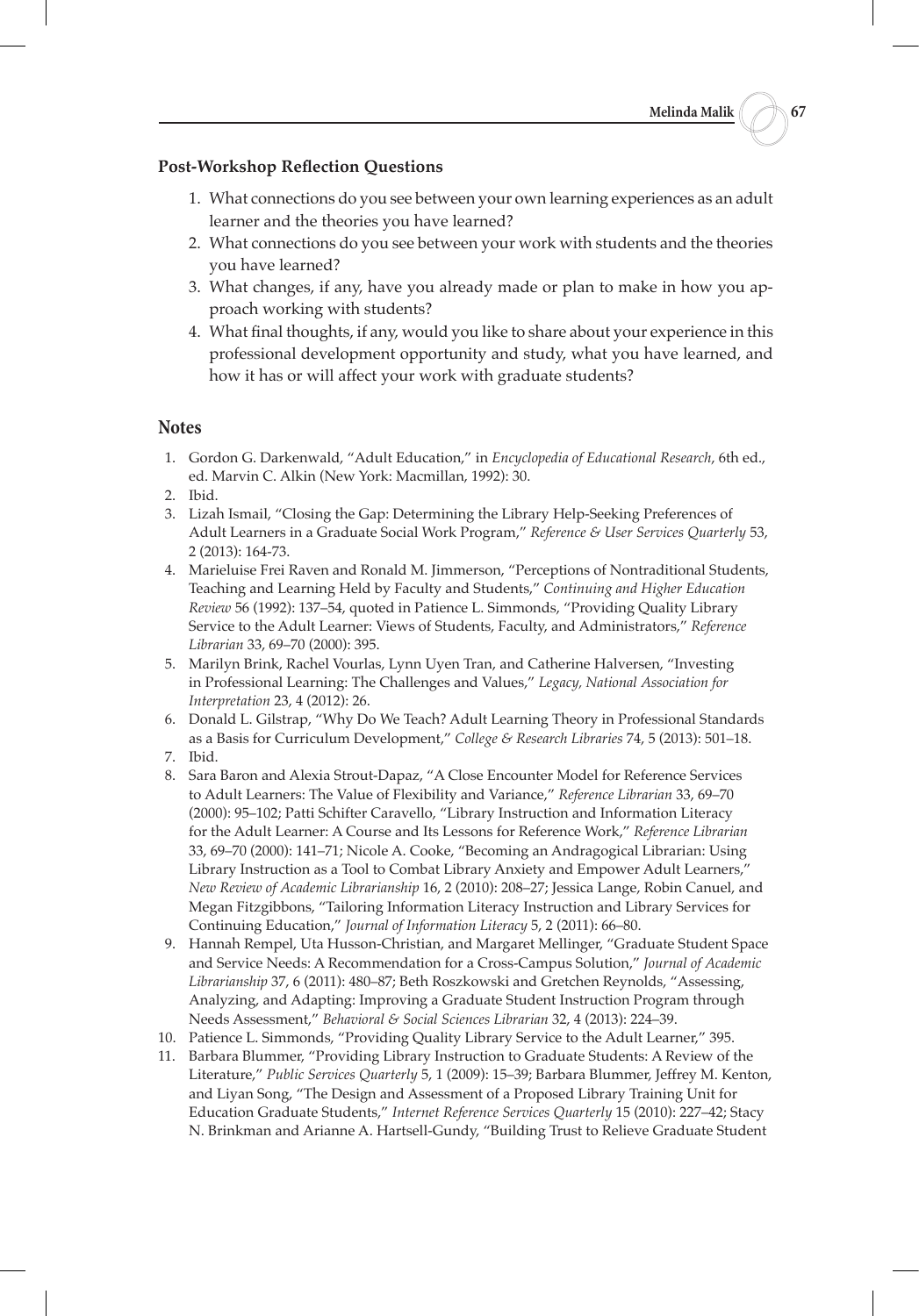Research Anxiety," *Public Services Quarterly* 8, 1 (2012): 26–39; Kaijsa J. Calkins, "Best of the Literature: Graduate Student Instruction," *Public Services Quarterly* 3, 3–4 (2007): 221–26; Lori Critz, Mary Axford, William M. Baer, Chris Doty, Heidi Lowe, and Crystal Renfro, "Development of the Graduate Library User Education Series," *Reference Services Review*  40, 4 (2012): 530–42; Mary Jane Harkins, Denyse B. Rodriguez, and Stanislav Orlov, "Where to Start? Considerations for Faculty and Librarians in Delivering Information Literacy Instruction for Graduate Students," *Practical Academic Librarianship: The International Journal of the SLA* [Special Libraries Association] 1, 1 (2011): 28–50; Katherine O'Clair, "Preparing Graduate Students for Graduate-Level Study and Research," *Reference Services Review* 41, 2 (2013): 336–50.

- 12. Barbara Blummer, Sara Lohnes Watulak, and Jeffrey Kenton, "The Research Experience for Education Graduate Students: A Phenomenographic Study," *Internet Reference Services Quarterly* 17, 3–4 (2012): 117–46; Vanessa J. Earp, "Information Source Preferences of Education Graduate Students," *Behavioral & Social Sciences Librarian* 27, 2 (2008): 73–91; David Gibbs, Jennifer Boettcher, Jill Hollingsworth, and Heather Slania, "Assessing the Research Needs of Graduate Students at Georgetown University," *Journal of Academic Librarianship* 38, 5 (2012): 268–76; Marni Harrington, "Information Literacy and Research-Intensive Graduate Students: Enhancing the Role of Research Librarians," *Behavioral & Social Sciences Librarian* 28, 4 (2009): 179–201; Lizah Ismail, "Closing the Gap"; Qun G. Jiao and Anthony J. Onwuegbuzie, "Perfectionism and Library Anxiety among Graduate Students," *Journal of Academic Librarianship* 24, 5 (1998): 365–71; Trina J. Magi and Patricia F. Mardeusz, "Why Some Students Continue to Value Individual, Face-to-Face Research Consultations in a Technology-Rich World," *College & Research Libraries* 74, 6 (2013): 605–18.
- 13. C. Lyn Currie, "Facilitating Adult Learning: The Role of the Academic Librarian," *Reference Librarian* 33, 69–70 (2000): 219–31; James Ghaphery, "Adult Learning Theory and Reference Services: Consonances and Potentials," *Reference Librarian* 33, 69–70 (2000): 151–58; Naomi Harrison, "Breaking the Mold: Using Educational Pedagogy in Designing Library Instruction of Adult Learners," *Reference Librarian* 33, (2000): 141–150.
- 14. Sharan B. Merriam, Rosemary S. Caffarella, and Lisa M. Baumgartner, *Learning in Adulthood: A Comprehensive Guide*, 3rd ed. (San Francisco: Wiley, 2007), 84.
- 15. Jack Mezirow, "Transformative Learning Theory," in *Transformative Learning in Practice: Insights from Community, Workplace, and Higher Education*, ed. Jack Mezirow, Edward W. Taylor and Associates (San Francisco: Jossey-Bass, 2009), 22.
- 16. Merriam, Caffarella, and Baumgartner, *Learning in Adulthood*, 134.
- 17. Jack Mezirow and Associates, *Learning as Transformation: Critical Perspectives on a Theory in Progress* (San Francisco: Jossey-Bass, 2000), 17.
- 18. Merriam, Caffarella, and Baumgartner, *Learning in Adulthood*, 135–36.
- 19. M. Carolyn Clark and Marsha Rossiter, "Narrative Learning in Adulthood," *New Directions for Adult and Continuing Education* 119 (2008): 61–70.
- 20. Ibid.
- 21. Ibid.
- 22. Jaclyn Devine, Todd Quinn, and Paulita Aguilar, "Teaching and Transforming through Stories: An Exploration of Macro- and Micro-Narratives as Teaching Tools," *Reference Librarian* 55, 4 (2014): 273–88.
- 23. Ibid., 286.
- 24. Russell A. Hall, "Beyond the Job Ad: Employers and Library Instruction," *College & Research Libraries* 74, 1 (2013): 28.
- 25. Ibid., 31.
- 26. Dani Brecher and Kevin Michael Klipfel, "Education Training for Instruction Librarians: A Shared Perspective," *Communications in Information Literacy* 8, 1 (2014): 43–49.
- 27. Ibid., 44.
- 28. Theresa Westbrock and Sarah Fabian, "Proficiencies for Instruction Librarians: Is There Still a Disconnect between Professional Education and Professional Responsibilities?" *College & Research Libraries* 71, 6 (2010): 569–90.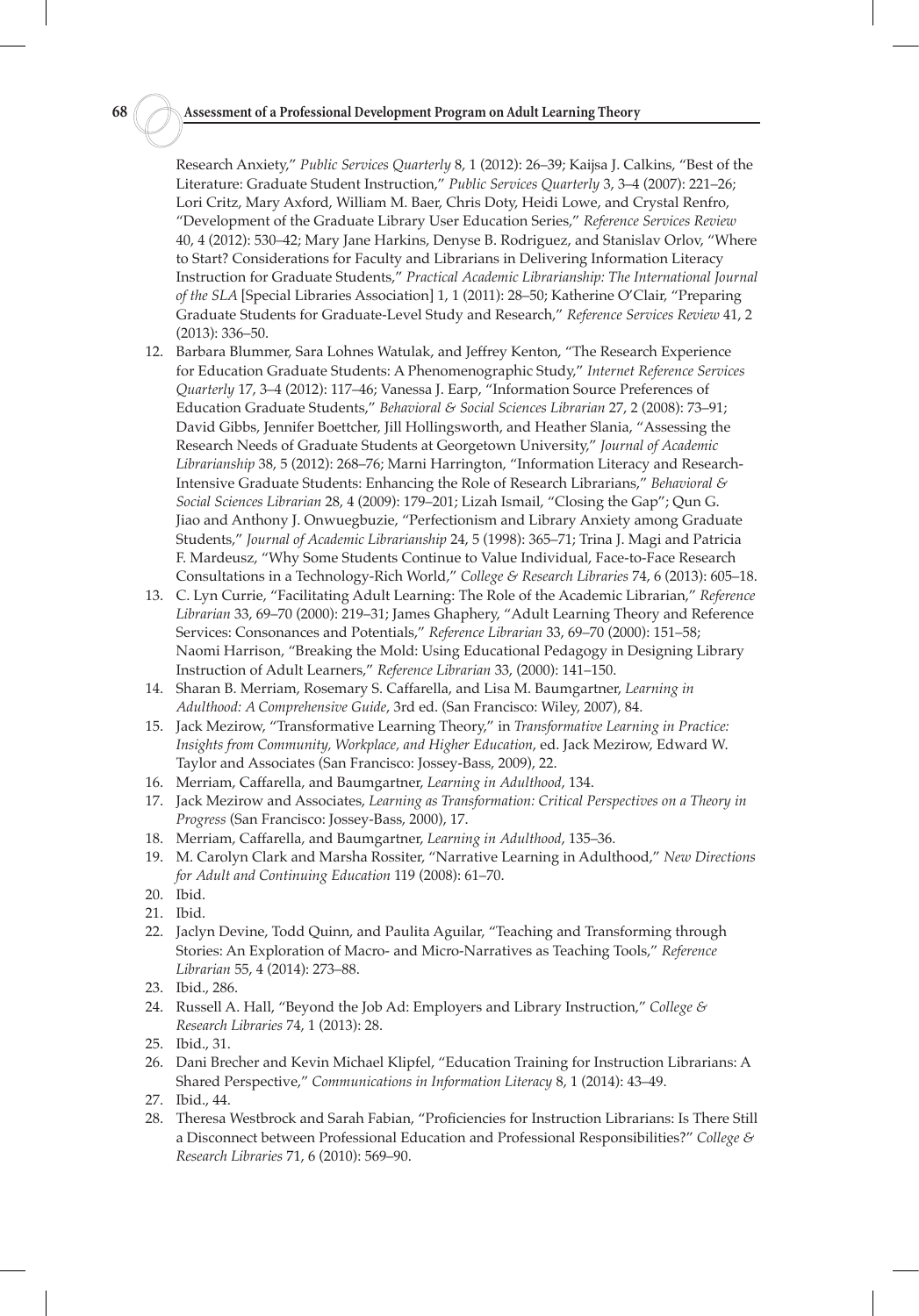#### **Melinda Malik 69**

- 30. Claudene Sproles, Anna Marie Johnson, and Leslie Farison, "What the Teachers are Teaching: How MLIS Programs Are Preparing Academic Librarians for Instruction Roles," *Journal of Education for Library and Information Science* 49, 3 (2008): 195–209.
- 31. Ibid., 207.
- 32. Ibid.
- 33. Jana Varlejs, "On Their Own: Librarians' Self-Directed, Work-Related Learning," *Library Quarterly* 69*,* 2 (1999): 173–201.
- 34. Ibid., 192.
- 35. Ibid.
- 36. Merriam, Caffarella, and Baumgartner, *Learning in Adulthood*.
- 37. Lynda Baloche, "Everybody Has a Story: Storytelling as a Community Building Exploration of Equity and Access," *Intercultural Education* 25, 3 (2014): 206–15.
- 38. Malcolm S. Knowles, *The Modern Practice of Adult Education: From Pedagogy to Andragogy*, 2nd ed. (New York: Cambridge Books, 1980), 47, quoted in Merriam, Caffarella, and Baumgartner, *Learning in Adulthood*, 85.
- 39. Patricia Cranton and Chad Hoggan, "Evaluating Transformative Learning," in *The Handbook of Transformative Learning: Theory, Research, and Practice*, ed. Edward W. Taylor and Associates and Patricia Cranton (San Francisco: Jossey-Bass, 2012), 359.
- 40. Morris Fiddler and Catherine Marineau, "Developing Habits of Reflection for Meaningful Learning," *New Directions for Adult and Continuing Education* 2008, 118 (2008): 78.
- 41. Terry Müller, "Prior Learning Narrative: Facilitating Reflection to Connect Experience to Learning," *Journal of Continuing Higher Education* 60, 3 (2012): 183–84.
- 42. Jack Mezirow, "Transformative Learning: Theory to Practice," *New Directions for Adult and Continuing Education* 1997, 74 (1997): 6.
- 43. Edward W. Taylor, "Fostering Transformative Learning," in *Transformative Learning in Practice*, ed. Mezirow and Taylor and Associates, 9.
- 44. Müller, "Prior Learning Narrative," 183.
- 45. Donna M. Mertens, *Research and Evaluation in Educational Psychology: Integrating Diversity with Quantitative, Qualitative, and Mixed Methods* (Los Angeles: Sage, 2010), 226.
- 46. Michael Q. Patton, *Qualitative Research & Evaluation Methods* (Thousand Oaks, CA: Sage, 2002), quoted in Mertens, *Research and Evaluation in Educational Psychology*, 228.
- 47. Vivienne Elizabeth, "Another String to Our Bow: Participant Writing as a Research Method," *Forum: Qualitative Social Research* 9, 1 (2008), http://www.qualitative-research. net/index.php/fqs/article/view/331/724.
- 48. Ibid.
- 49. Egon G. Gruba and Yvonne S. Lincoln, *Fourth Generation Evaluation* (Newbury Park, CA: Sage, 1989), quoted in Mertens, *Research and Evaluation in Educational Psychology*, 18.
- 50. Johnny Saldaña, *The Coding Manual for Qualitative Researchers*, 2nd ed. (Los Angeles: Sage, 2013), 94.
- 51. Darkenwald, "Adult Education," 30; Ismail, "Closing the Gap," 164–73; Simmonds, "Providing Quality Library Service to the Adult Learner," 395.
- 52. Gilstrap, "Why Do We Teach?" 513.
- 53. Malcolm S. Knowles, Elwood F. Holton, III, and Richard A. Swanson, *The Adult Learner: The Definitive Classic in Adult Education and Human Resource Development*, 5th ed. (Houston: Gulf Publishing, 1998), 62.
- 54. Jack Mezirow, "Learning to Think Like an Adult: Core Concepts of Transformation Theory," in *The Handbook of Transformative Learning*, ed. Taylor and Associates and Cranton, 76.
- 55. Merriam, Caffarella, and Baumgartner, *Learning in Adulthood*, 155, 163.
- 56. Malcolm S. Knowles, *The Modern Practice of Adult Education: From Pedagogy to Andragogy* (Englewood Cliffs, NJ: Prentice Hall Regents), 49–50.
- 57. Taylor, "Fostering Transformative Learning," 7.

<sup>29.</sup> Ibid.